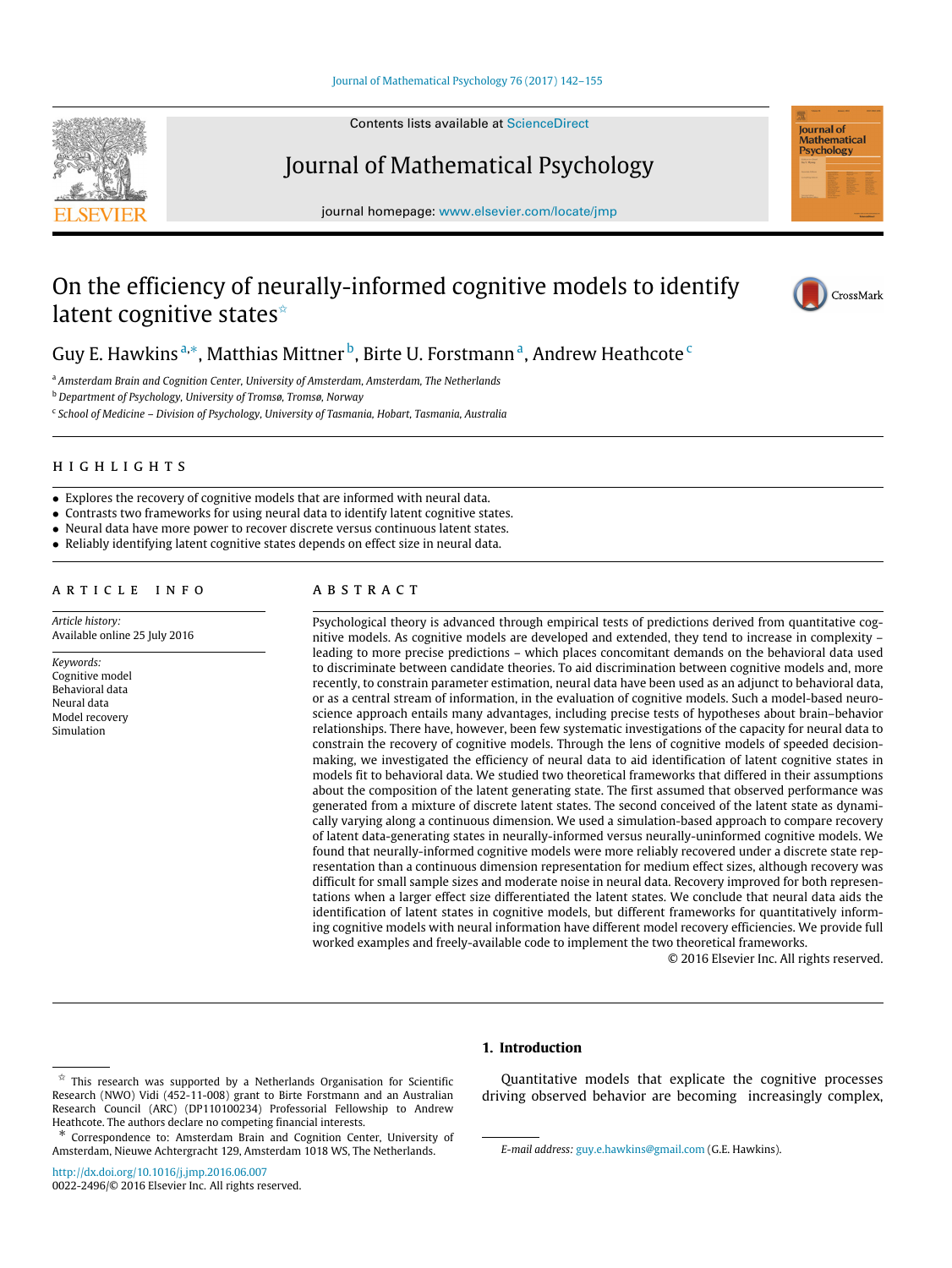leading to finer-grained predictions for data. Although increasingly precise model predictions are undoubtedly a benefit for the field, they also increase the demands placed on data to discriminate between competing models. The predictions of cognitive models have traditionally been tested against behavioral data, which is typically limited to choices and/or response times. Such behavioral data have been extremely useful in discriminating between model architectures (e.g., [Anderson](#page-12-0) [et al.,](#page-12-0) [2004;](#page-12-0) [Brown](#page-12-1) [&](#page-12-1) [Heathcote,](#page-12-1) [2008;](#page-12-1) [Forstmann,](#page-12-2) [Ratcliff,](#page-12-2) [&](#page-12-2) [Wagenmakers,](#page-12-2) [2016;](#page-12-2) [Nosofsky](#page-13-0) [&](#page-13-0) [Palmeri,](#page-13-0) [1997;](#page-13-0) [Ratcliff](#page-13-1) [&](#page-13-1) [Smith,](#page-13-1) [2004;](#page-13-1) [Shiffrin](#page-13-2) [&](#page-13-2) [Steyvers,](#page-13-2) [1997;](#page-13-2) [Tversky](#page-13-3) [&](#page-13-3) [Kahneman,](#page-13-3) [1992\)](#page-13-3). As model predictions increase in precision, however, we approach a point where behavioral data have limited resolution to further constrain and discriminate between the processes assumed by the models of interest.

The problem of behavioral data providing limited constraint is compounded when one aims to study non-stationarity. Cognitive models typically assume a stationary generative process whereby trials within an experimental condition are treated as independent and identically distributed random samples from a probabilistic model with a specified set of parameters. This assumption has proven extremely useful, both practically and theoretically, but is not supported by fine-grained empirical analysis (e.g., [Craigmile,](#page-12-3) [Peruggia,](#page-12-3) [&](#page-12-3) [Van](#page-12-3) [Zandt,](#page-12-3) [2010;](#page-12-3) [Wagenmakers,](#page-13-4) [Farrell,](#page-13-4) [&](#page-13-4) [Ratcliff,](#page-13-4) [2004\)](#page-13-4). Recent work in the study of stimulus-independent thought, or mind wandering, provides a psychological mechanism that can explain these findings, at least in part, in terms of observed performance arising from two or more latent data-generating states. One prominent theory proposes that ongoing performance is driven by two distinct phases: perceptual coupling – where attentional processes are directed to incoming sensory input and completing the ongoing task – and perceptual decoupling – where attention is diverted from sensory information toward inner thoughts (for detailed review, see [Smallwood](#page-13-5) [&](#page-13-5) [Schooler,](#page-13-5) [2015\)](#page-13-5). The perceptual decoupling hypothesis of mind wandering proposes, therefore, that observed behavior is the end result of a mixture of discrete latent data-generating states. To gain insight into the processes underlying the phases of perceptual coupling and decoupling, the goal of the cognitive modeler is to use the available data to determine the optimal partition of trials into latent states.

On the basis of behavioral data alone, such as choices and response times, reliably identifying discrete latent states can be difficult or near impossible. In an example of this approach, [Vandekerckhove,](#page-13-6) [Tuerlinckx,](#page-13-6) [and](#page-13-6) [Lee](#page-13-6) [\(2008\)](#page-13-6) aimed to identify *contaminant* trials – data points not generated by the process of interest – in a perceptual decision-making experiment. They defined a latent mixture model in a Bayesian framework that attempted to partition trials that were sampled from the (diffusion model) process of interest from contaminant trials distributed according to some other process. In attempting to segment trials to latent classes, the diffusion model was only informed by the same choice and response time data it was designed to fit. For a representative participant, only 0.6% of their 8000 trials were classified as contaminants, indicating either a remarkable ability of the participant to remain on task (which is unlikely; see, e.g., [Killingsworth](#page-13-7) [&](#page-13-7) [Gilbert,](#page-13-7) [2010\)](#page-13-7), or, more likely, to the limited ability of behavioral data alone to segment trials into latent states.

Rather than relying solely on behavioral data, here we examine whether augmenting cognitive models with an additional stream of information – such as neural data, whether that involves single cell recordings, EEG, MEG, or fMRI – aids identification of latent data-generating states underlying observed behavior. Our aim is to investigate whether the addition of neural data can improve our account of the behavioral data, and in particular the identification of latent states, rather than accounting for the joint distribution of behavioral and neural data (for joint modeling approaches, see [Turner,](#page-13-8) [Forstmann](#page-13-8) [et al.,](#page-13-8) [2013\)](#page-13-8). To this end, we condition on neural data; that is, we do not consider generative models of neural data. Rather, we explore tractable and simple methods that augment cognitive models using neural data as covariates in order to gain greater insight into cognition than is possible through consideration of behavioral data in isolation.

Throughout the manuscript, we position our work within the theoretical context of mind wandering. Over the past decade, the scientific study of mind wandering has received great interest from behavioral (e.g., [Bastian](#page-12-4) [&](#page-12-4) [Sackur,](#page-12-4) [2013;](#page-12-4) [Cheyne,](#page-12-5) [Solman,](#page-12-5) [Carriere,](#page-12-5) [&](#page-12-5) [Smilek,](#page-12-5) [2009\)](#page-12-5) and neural (e.g., [Andrews-Hanna,](#page-12-6) [Reidler,](#page-12-6) [Sepul](#page-12-6)[cre,](#page-12-6) [Poulin,](#page-12-6) [&](#page-12-6) [Buckner,](#page-12-6) [2010;](#page-12-6) [Christoff,](#page-12-7) [Gordon,](#page-12-7) [Smallwood,](#page-12-7) [Smith,](#page-12-7) [&](#page-12-7) [Schooler,](#page-12-7) [2009;](#page-12-7) [Weissman,](#page-13-9) [Roberts,](#page-13-9) [Visscher,](#page-13-9) [&](#page-13-9) [Woldorff,](#page-13-9) [2006\)](#page-13-9) perspectives, though there have been few attempts to integrate the two streams of information in a model-based cognitive neuroscience framework (for an exception, see [Mittner](#page-13-10) [et al.,](#page-13-10) [2014\)](#page-13-10). The study of mind wandering is particularly relevant to our aim of identifying latent cognitive states as it is a phenomenon that has been studied under various, qualitatively distinct, hypotheses [a](#page-13-11)bout how latent states give rise to observed performance [\(Small](#page-13-11)[wood](#page-13-11) [&](#page-13-11) [Schooler,](#page-13-11) [2006,](#page-13-11) [2015\)](#page-13-5), which we expand upon below. Mind wandering, therefore, serves as an excellent vehicle through which to demonstrate our methodological approach. Our working hypothesis is that mind wandering is a neural state or process that affects the parameters of cognitive models, which in turn affect observed behavioral performance [\(Hawkins,](#page-13-12) [Mittner,](#page-13-12) [Boekel,](#page-13-12) [Heathcote,](#page-13-12) [&](#page-13-12) [Forstmann,](#page-13-12) [2015\)](#page-13-12). Our approach inverts this chain of causation: we fit behavioral data with cognitive models that are informed with neural data, and compare their fit to cognitive models that are not informed with neural data. This allows us to assess what can be learnt about mind wandering in a way that is not feasible without the discriminative power of the neural data.

Through the lens of cognitive models of speeded decisionmaking, we consider two approaches that use neural data to constrain cognitive models, which in turn helps to identify both when people mind wander and the effect it has on task performance. We note, however, that our methods generalize to any domain of study that utilizes neural data – or any additional stream of data, for that matter – to aid identification of latent datagenerating states and fit the behavioral data arising from those states with cognitive models.

We consider two general approaches to incorporating mind wandering within a modeling framework. The first approach assumes that observed behavior arises from a mixture of discrete latent states, which may have partially overlapping or unique sets of data-generating parameters. We refer to this as the *Discrete State Representation*. One might think of the latent states as reflecting an *on-task* state, where attention is directed to external stimuli, or task-related thoughts, and an *off-task* state, where attention is directed to internal stimuli, or task-unrelated thoughts, similar to the perceptual decoupling hypothesis [\(Smallwood](#page-13-5) [&](#page-13-5) [Schooler,](#page-13-5) [2015\)](#page-13-5). Alternatively, the latent states might reflect *executive control*, where an executive system oversees maintenance of goal-directed behavior, and *executive failure*, which occurs when the executive control system fails to inhibit automatically cued internal thoughts that derail goal-directed behavior [\(McVay](#page-13-13) [&](#page-13-13) [Kane,](#page-13-13) [2010\)](#page-13-13). Regardless of the labels assigned to the latent states, models assuming a discrete state representation aim to first identify the mutually exclusive latent states and then estimate partially overlapping or distinct sets of model parameters for the discrete states (for a similar approach, see [Mittner](#page-13-10) [et al.,](#page-13-10) [2014\)](#page-13-10). We note that a discrete state representation is also considered outside the context of mind wandering. For example, [Borst](#page-12-8) [and](#page-12-8) [Anderson](#page-12-8) [\(2015\)](#page-12-8) developed a hidden semi-Markov model approach that used a continuous stream of EEG data to identify discrete stages of processing in associative retrieval.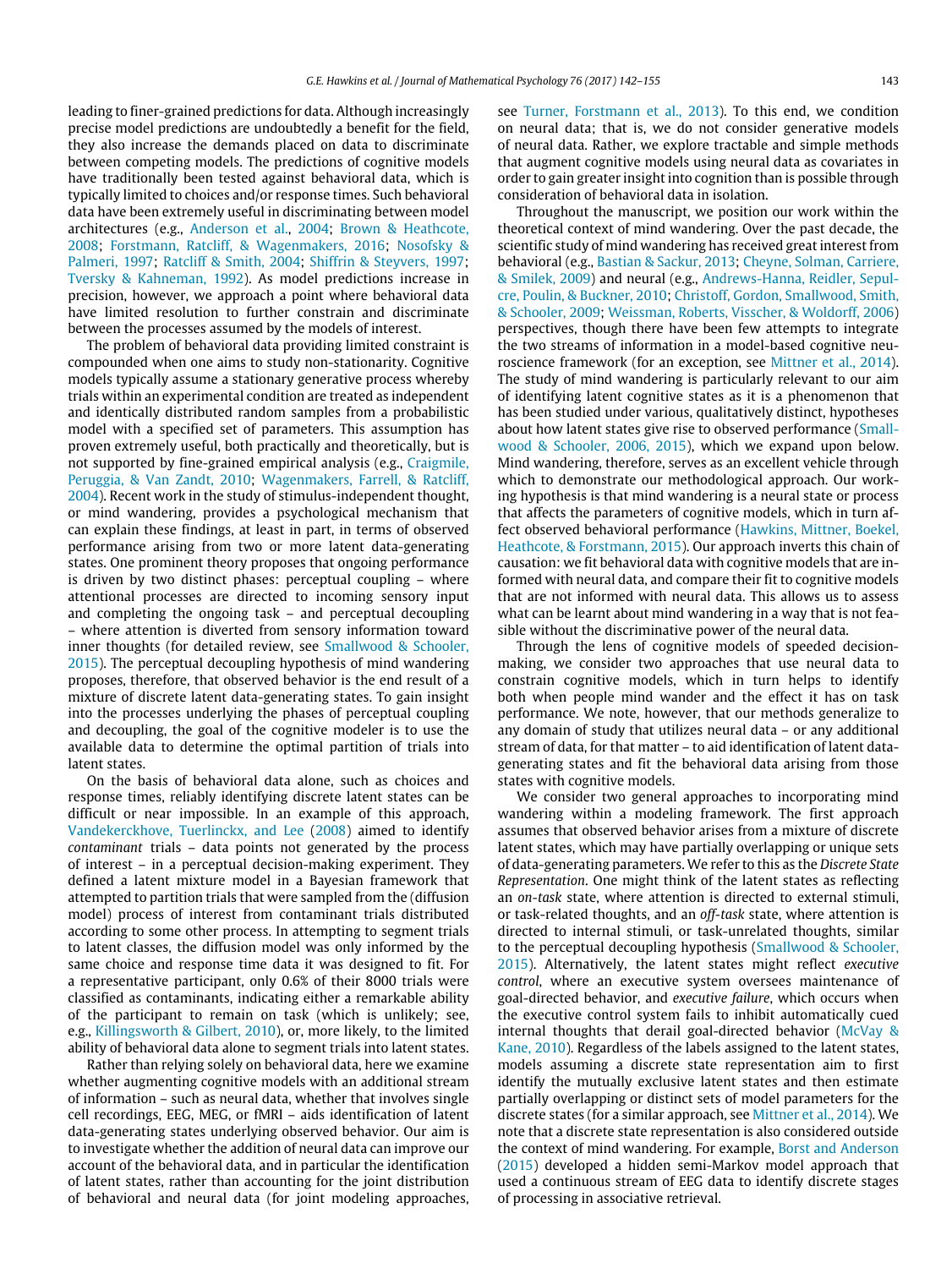The second approach generalizes the discrete state representation, relaxing the assumption that latent states are mutually exclusive. This approach assumes a dynamically varying latent state where, for example, at all times a participant will fall at some point along a continuum that spans from a completely on-task focus through to a completely off-task focus. We refer to this second approach as the *Continuous Dimension Representation*, and it approximates 'executive resource' theories of mind wandering (e.g., [Smallwood](#page-13-11) [&](#page-13-11) [Schooler,](#page-13-11) [2006;](#page-13-11) [Teasdale](#page-13-14) [et al.,](#page-13-14) [1995\)](#page-13-14). This class of theories states that executive resources are required to perform goal-directed tasks. The pool of resources is finite, and competing demands, such as mind wandering from the task at hand, reduce the resources available to complete the primary task, leading to suboptimal task performance. The resources available to complete a task can effectively be considered a continuous variable: at times there are more resources available to complete the task than others, and this can vary in potentially complex ways from one trial to the next. Models assuming a continuous dimension representation aim to regress single-trial measures of neural activity onto structured trial-by-trial variation in model parameters (for similar ap[p](#page-13-15)roaches, see [Cavanagh](#page-12-9) [et al.,](#page-12-9) [2011;](#page-12-9) [Frank](#page-12-10) [et al.,](#page-12-10) [2015;](#page-12-10) [Nunez,](#page-13-15) [Srini](#page-13-15)[vasan,](#page-13-15) [&](#page-13-15) [Vandekerckhove,](#page-13-15) [2015;](#page-13-15) [Nunez,](#page-13-16) [Vandekerckhove,](#page-13-16) [&](#page-13-16) [Srini](#page-13-16)[vasan,](#page-13-16) [2017\)](#page-13-16). To the extent that the single-trial regressors index the latent construct of interest, this approach dynamically tracks the effect of neural fluctuations on changes in model parameters.

We use a simulation-based approach to explore how well neural data constrains the identification of data-generating states when fitting cognitive models to behavioral data. We first simulate data from models that assume a non-stationary data-generating process (i.e., a latent cognitive state that changes throughout the course of an experiment). We then fit models to the synthetic data that vary in their knowledge of the latent data-generating states: some models completely ignore the presence of a latent mixture in data (i.e., they are misspecified), and others assume partial through to perfect knowledge of the latent data-generating states. The degree of partial knowledge about latent states is assumed to reflect the precision of neural data that informs the analysis. When a neural measure or measures are perfectly predictive of the latent generating states, the partition of behavioral data to one latent state or another mirrors the data-generating process, and the model that assumes a mixture of latent generating states will be preferred over the (misspecified) model that marginalizes over latent states. As the strength of the relationship between the neural measure and the partition in behavioral data weakens, we ought to obtain less evidence for the model that assumes a mixture of latent states in data. Our primary aim is to determine the amount of noise that can be tolerated in the relationship between neural and behavioral data before the misspecified model that collapses across the (true) latent states is preferred. Our outcome measure of interest is, therefore, the probability with which we select the model that assumes more than one latent generating state in data, which was the true data-generating model in all cases.

## *1.1. Diffusion model of speeded decision-making*

In all simulations, we studied sequential sampling models of decision-making, and the diffusion model of speeded decisionmaking in particular [\(Forstmann](#page-12-2) [et al.,](#page-12-2) [2016;](#page-12-2) [Ratcliff](#page-13-17) [&](#page-13-17) [McKoon,](#page-13-17) [2008;](#page-13-17) [Smith](#page-13-18) [&](#page-13-18) [Ratcliff,](#page-13-18) [2004\)](#page-13-18). The diffusion model, as with most sequential sampling models, assumes that simple decisions are made through a gradual process of accumulating sensory information from the environment. The sensory information influences an evidence counter that tracks support for one response alternative over another; for example, whether a motion stimulus moves to the left or right of a display, or whether a string of letters represents a word or not. The evidence counter continues to track evidence for the

<span id="page-2-0"></span>

**Fig. 1.** Schematic representation of the diffusion model of speeded-decision making. Reproduced with permission from [Hawkins](#page-13-12) [et al.](#page-13-12) [\(2015\)](#page-13-12).

two response alternatives until it crosses an absorbing boundary – a pre-determined threshold amount of evidence – which triggers a response. The predicted choice is determined by the boundary that was crossed, and the predicted response time is the time taken for the process to reach the boundary plus a fixed offset time to account for processes such as encoding the stimulus and producing a motor response (e.g., a button press).

[Fig. 1](#page-2-0) provides a schematic overview of a choice between leftward and rightward motion in the diffusion decision model. The model has four core processing parameters: the starting point of evidence accumulation, which can implement biases toward one response or another (*z*); the average rate at which information is extracted from the stimulus, known as the drift rate  $(v)$ , the amount of evidence required for a response, which represents cautiousness in responding, known as boundary separation (*a*); and the time required for elements outside the decision process, known as non-decision time (*Ter*). Modern implementations of the diffusion model assume trial-to-trial variability in some model parameters to reflect the assumption that performance has systematic and nonsystematic components over the course of an experiment [\(Ratcliff](#page-13-19) [&](#page-13-19) [Tuerlinckx,](#page-13-19) [2002\)](#page-13-19). These parameters include the drift rate, starting point, and non-decision time. Specifically, on trial *i* the drift rate is sampled from a Gaussian distribution with mean v and standard deviation  $\eta$ ,  $v_i \sim N(v, \eta)$ ; the start point is sampled from a uniform distribution with range *sz*, *z<sup>i</sup>* ∼  $U(z - \frac{sz}{2}, z + \frac{sz}{2})$ ; and the non-decision time is sampled from a uniform distribution with range *st*,  $T_{er,i} \sim U(T_{er} - \frac{st}{2}, T_{er} + \frac{st}{2})$ .

In all cases, we simulated data from a hypothetical experiment of a two-alternative forced choice task with a single condition. The use of a single experimental condition mirrors almost all laboratory-based studies of mind wandering, which tend to focus on vigilance tasks such as the sustained attention to respond task (SART; [Robertson,](#page-13-20) [Manly,](#page-13-20) [Andrade,](#page-13-20) [Baddeley,](#page-13-20) [&](#page-13-20) [Yiend,](#page-13-20) [1997;](#page-13-20) [Smallwood](#page-13-11) [&](#page-13-11) [Schooler,](#page-13-11) [2006;](#page-13-11) [Smilek,](#page-13-21) [Carriere,](#page-13-21) [&](#page-13-21) [Cheyne,](#page-13-21) [2010\)](#page-13-21). The SART is typically implemented as a single-condition go/nogo task with infrequent no-go stimuli (i.e., stimuli requiring a response to be withheld), with the aim of inducing boredom and hence mind wandering. The sequential sampling models we study here can be generalized to experimental paradigms with partial response time data – such as go/no-go and stop-signal tasks [\(Gomez,](#page-12-11) [Ratcliff,](#page-12-11) [&](#page-12-11) [Perea,](#page-12-11) [2007;](#page-12-11) [Logan,](#page-13-22) [Van](#page-13-22) [Zandt,](#page-13-22) [Verbruggen,](#page-13-22) [&](#page-13-22) [Wagenmakers,](#page-13-22) [2014\)](#page-13-22) – so the results reported here are relevant to the tasks and experimental paradigms typically studied in the mind wandering literature.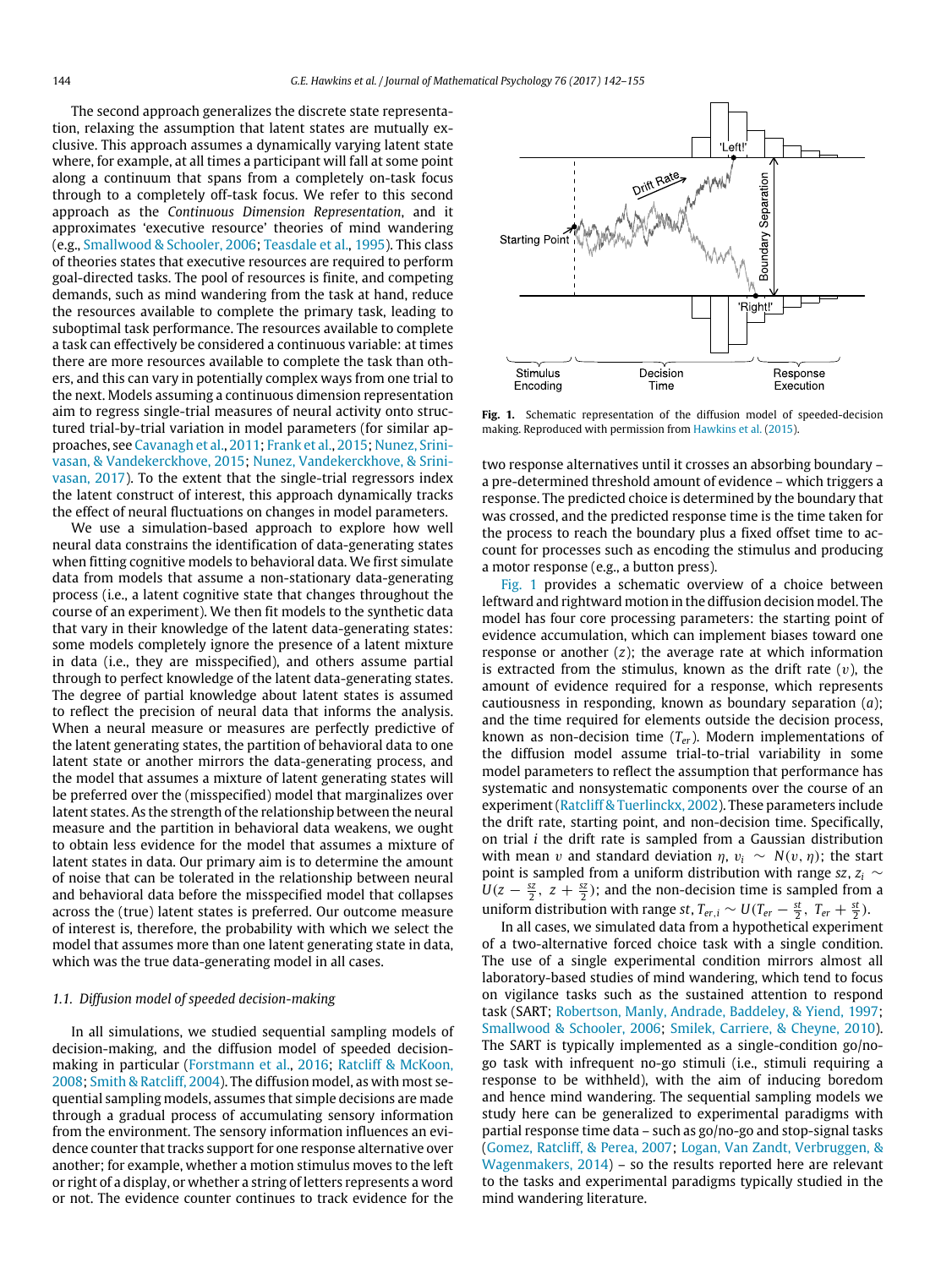<span id="page-3-1"></span>

Fig. 2. An exemplary synthetic data set generated from the on-task and off-task states of the dual-state model (panels a and b), and the fit of the single-state model to the same data set, collapsed over latent states (panel c). Response time distributions for correct responses are shown to the right of zero and distributions for error responses are shown to the left of zero (i.e., mirrored around the zero-point on the *x*-axis). Green and red lines show correct and error responses, respectively, from the posterior predictive distribution of the single-state model (panel c). The probability of a correct response in synthetic data is denoted *p*, and the corresponding predicted probability from the single-state model is denoted  $\hat{p}$  (panel c). (For interpretation of the references to color in this figure legend, the reader is referred to the web version of this article.)

Our primary aim was to identify the latent data-generating states in data. This is a question pertinent to the individualparticipant level – when was the participant on-task, and when were they off-task – thus we simulate and fit models to data at the individual-participant level.

## **2. Discrete state representation**

#### *2.1. Generating synthetic data*

Synthetic data were generated from the discrete state representation by assuming that 80% of trials were from the on-task state and the remaining 20% of trials were from the off-task state. One could manipulate the ratio of on-task to off-task trials as a parameter of the model recovery exercise. We chose instead to select a fixed value that might be considered a conservative estimate of reported rates of mind wandering in experimental tasks that mirror the setup of our simulated experiment, so as to not overstate the estimated power of our results (e.g., some have reported that mind wandering occurs between 30%–50% of the time; [Killingsworth](#page-13-7) [&](#page-13-7) [Gilbert,](#page-13-7) [2010\)](#page-13-7).<sup>[1](#page-3-0)</sup>

In generating synthetic data, we constrained the parameters of the on-task and off-task states to identical values, except for the magnitude of the drift rate. We made the plausible assumption that the drift rate for the on-task state was larger than the drift rate for the off-task state, which implies that mind wandering reduces the efficiency of information processing. This assumption is consistent with empirical results suggesting that mind wandering leads to slower and more variable response times with a greater error rate (e.g., [Bastian](#page-12-4) [&](#page-12-4) [Sackur,](#page-12-4) [2013;](#page-12-4) [Cheyne](#page-12-5) [et al.,](#page-12-5) [2009\)](#page-12-5), which is qualitatively similar to the effect of a reduction in drift rate. Specifically, we set the drift rate for the on-task state to  $v_{on} = 2$ and the off-task state to  $v_{\text{off}} = 1$ . All other parameters were set to the following values, for both states:  $a = 1$ ,  $z = 0.5$  (i.e., no response bias),  $T_{er} = 0.15$  s,  $\eta = 1$ , and the trial-to-trial variability parameters for the start point of evidence accumulation and nondecision time were both set to 0. The diffusion coefficient was fixed to *s* = 1 in all synthetic data and model fits were obtained using the 'rtdists' package for the R programming environment [\(Singmann,](#page-13-23) [Brown,](#page-13-23) [Gretton,](#page-13-23) [&](#page-13-23) [Heathcote,](#page-13-23) 2016). An exemplary synthetic data set is shown in [Fig. 2\(](#page-3-1)a) and (b). The synthetic data of the ontask state differed to the off-task state in terms of higher accuracy and faster mean response times that were less variable. These differences indicate that there was a reliable signal in behavioral data that differentiated the latent states.

We generated synthetic data across a wide range of sample sizes (i.e., number of trials completed by a synthetic participant). Our motivation was to determine the efficiency of neural data to identify discrete latent states using sample sizes considered very small for fitting sequential sampling models to data, through to an approximate asymptotic limit with very large sample sizes. Specifically, we simulated 200 synthetic data sets from each of sample sizes 100, 250, 500, 1000, 2000, 5000, and 10 000 trials. Therefore, for sample sizes of 100 trials, for example, there were 80 'on-task' and 20 'off-task' trials, and for 10 000 trials there were 8000 'on-task' and 2000 'off-task' trials.

## *2.2. Model specification*

We fit two types of diffusion models to each synthetic data set: a single-state and a dual-state model. In the [Appendix,](#page-10-0) we outline

<span id="page-3-0"></span><sup>1</sup> Nevertheless, to assure ourselves that our results were not dependent on the ratio of on-task to off-task trials and the parameter settings described below, we conducted a parallel analysis where synthetic data were generated from a discrete state representation with an equal ratio of on-task to off-task trials and a lower drift rate for the on-task state ( $v_{on} = 1.8$ ). Following [\(4\)](#page-7-0) and [\(5\),](#page-7-1) these settings give an equivalent effect size to that reported in the primary simulation. All results of the parallel analysis mirror those shown in the left panel of [Fig. 3.](#page-6-0) Combined with the results shown in [Fig. 4,](#page-9-0) this finding suggests that the primary factor influencing recovery of the true latent generating state is the size of the effect that the neural data exert on the latent state, and not particular data-generating parameter settings of the cognitive model.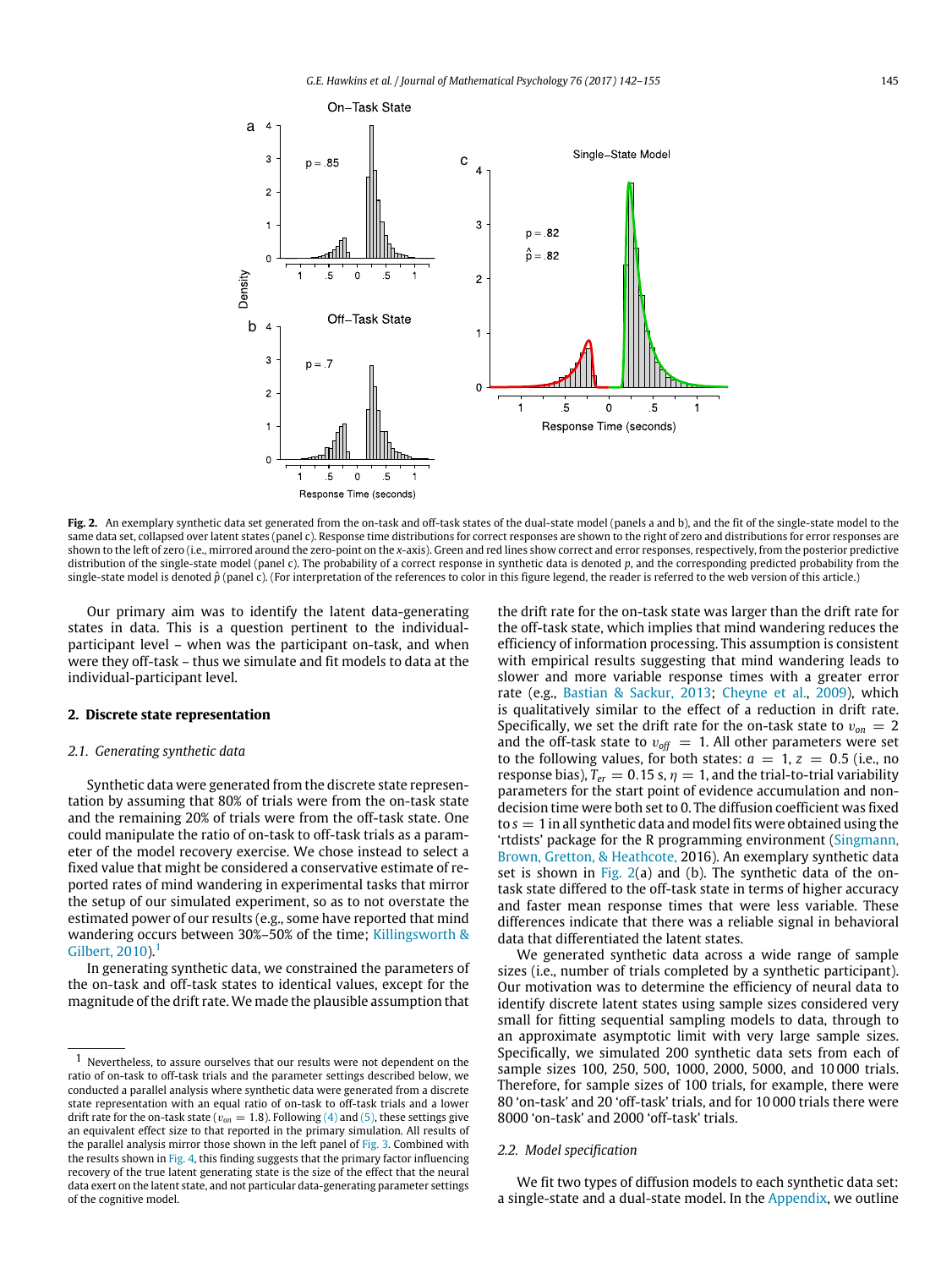the steps involved in performing an analysis assuming a discrete state representation and provide accompanying R code [\(R](#page-13-24) [Core](#page-13-24) [Team,](#page-13-24) 2016) that uses the *rtdists* package [\(Singmann](#page-13-23) [et al.,](#page-13-23) 2016).

## *2.2.1. Single-state model*

The single-state model is a misspecified model in the sense that it marginalizes (collapses) over trials generated from the ontask and off-task latent states; this approach is equivalent to not using any neural data to inform cognitive modeling. The singlestate modeling is representative of the dominant approach in the literature that generally makes no attempt to account for potential task-unrelated thoughts and their effects on task performance. The single-state model freely estimated the following parameters from data: start point (*z*), trial-to-trial variability in start point (*sz*), boundary separation  $(a)$ , drift rate  $(v)$ , trial-to-trial variability in drift rate (η), and non-decision time (*Ter*). Trial-to-trial variability in non-decision time was fixed to  $st = 0$ . We made this decision as we deemed it unlikely that the parameter estimation routine would compensate for the misspecification of the single-state model with a change in the parameter reflecting non-decision time variability, and our Bayesian parameter estimation routines were computationally much more feasible without the numerical integration required for estimation of the *st* parameter.

#### *2.2.2. Dual-state model*

The dual-state model acknowledged the on-task and off-task generating states in data, by allowing for differences in drift rate between trials allocated to the on-task and off-task states (i.e., freely estimated  $v_{on}$  and  $v_{off}$ , respectively). All other model parameters were constrained to be equal across the two states (as in the single-state model,  $st = 0$  was fixed everywhere). The dual-state model, therefore, assumed some knowledge of the datagenerating structure in that there were two states that differed only in drift rate. Our results can thus be interpreted as a 'best case' scenario; additional misspecification in free parameters across the discrete states, or in the number of discrete states, may worsen model recovery relative to the single-state model.

We did, however, introduce misspecification to the dual-state model in terms of the reliability with which trials were allocated to the true generating state. That is, we systematically manipulated the probability that trials generated from the on-task state were in the set of trials allocated to the on-task state in the fitted model, and similarly for the off-task state. In the sense that the set of trials generated from the on-task state was not necessarily the same set of trials fitted as the 'on-task' state, this model is misspecified. We refer to this form of misspecification as *state-level misspecification*, which is distinct from parameter misspecification (i.e., allowing the wrong parameters to vary with state). Statelevel misspecification mimics the capacity for an external stream of information, such as a neural data, to reliably partition trials into the true (data-generating) latent state. For example, [Mittner](#page-13-10) [et al.](#page-13-10) [\(2014\)](#page-13-10) trained a support vector machine to use a range of fMRI and pupil measurements to classify trials from a stop-signal paradigm to on-task or off-task states. Their classifier achieved expected accuracy of 79.7% (relative to self-reported mind-wandering), implying that they could expect to correctly classify four out of every five trials to the on-task or off-task states, assuming there was a true distinction in the two latent states in the datagenerating process.

Although it is likely that our simulated neural data leads to better-than-chance classification accuracy, no combination of neural measures will achieve 100% accuracy. To explore the effect of classification accuracy on recovery of the (true) dual-state model, we manipulated state-level misspecification in terms of the probability of correctly assigning a trial to its true generating state, which we denote  $p_{correct}$ . For example,  $p_{correct} = 0.8$  indicates

that every trial that was generated from the on-task state had 0.8 probability of being correctly assigned to the on-task state in the fitted model, and 0.2 probability of incorrect assignment to the off-task state in the fitted model. The reverse was also assumed: trials generated from the off-task state had 0.8 probability of assignment to the off-task state in the fitted model, and 0.2 probability of assignment to the on-task state. This value mimics the classification accuracy achieved in [Mittner](#page-13-10) [et al.](#page-13-10) [\(2014\)](#page-13-10). We explored a range from  $p_{correct} = 0.5$  (the neural data provide no information about the latent state, so trials are randomly allocated to the on- or off-task state) through to  $p_{correct} = 1$  (the neural data provide perfect knowledge of the generating state), in increments of 0.05. Therefore, for each synthetic data set, we compared the fit of the single-state model to 11 dual-state models corresponding to the range in *pcorrect*. For each value of *pcorrect*, we determined which model (single state, dual state) provided the most parsimonious account of the synthetic data set.

## *2.3. Parameter estimation*

We sampled from the joint posterior distribution of the parameters of each model using differential evolution Markov chain Monte Carlo [\(Turner,](#page-13-25) [Sederberg,](#page-13-25) [Brown,](#page-13-25) [&](#page-13-25) [Steyvers,](#page-13-25) [2013\)](#page-13-25). We assumed prior distributions that had a considerable range around, but conveyed relatively little information about, the true data-generating parameter values:

v [single-state] ∼ *N*(0, 2, −5, 5),

$$
v_{on}
$$
,  $v_{off}$  [dual-state] ~  $N(0, 2, -5, 5)$ ,

*a*, *sv* ∼ *N*(1, 1, 0, 2),

$$
z, sz, T_{er} \sim Beta(1, 1),
$$

where  $N(\mu, \sigma, a, b)$  denotes a Normal distribution with mean  $\mu$ , standard deviation σ, truncated to a lower limit of *a* and upper limit of *b*, and *Beta*( $\alpha$ ,  $\beta$ ) denotes a Beta distribution with shape parameters α and β. Parameters *z* and *sz* were estimated as a proportion of parameter *a*, and hence were constrained to the unit interval.

Independently for all models, we initialized 18 chains with random samples from the prior distribution. Chains were first run for 250 iterations with the differential evolution probability of migration set to 0.05. Once initialization was complete, the migration probability was set to zero and we sampled from the joint posterior distribution of the parameters in phases of 1000 iterations. After each phase we checked chain convergence using the multivariate potential scale reduction factor (*R*ˆ statistic; [Brooks](#page-12-12) [&](#page-12-12) [Gelman,](#page-12-12) [1998\)](#page-12-12), using a criterion of  $\hat{R}$  < 1.15 to indicate convergence (visual inspection of a sample of chains supported this  $\alpha$  conclusion).<sup>[2](#page-4-0)</sup> If the chains had converged after a phase of 1000 iterations, the parameter estimation routine was terminated. If not, another 1000 iterations were started from the end point of the previous 1000 iterations, and the procedure repeated until the chains had converged.

#### *2.4. Model selection*

Model selection was performed with the Deviance Information Criterion (DIC; [Spiegelhalter,](#page-13-26) [Best,](#page-13-26) [Carlin,](#page-13-26) [&](#page-13-26) [van](#page-13-26) [der](#page-13-26) [Linde,](#page-13-26) [2002\)](#page-13-26),<sup>[3](#page-4-1)</sup>

<span id="page-4-0"></span><sup>&</sup>lt;sup>2</sup> Preliminary simulations indicated lower values of  $\hat{R}$  (e.g.,  $\hat{R}$  < 1.1) were produced by longer series, but without any change in conclusions; we chose a length of 1000 as a compromise that kept computational demands feasible.

<span id="page-4-1"></span><sup>3</sup> DIC has been criticized because it can select models that are too complex. [Gelman](#page-12-13) [et al.](#page-12-13) [\(2014\)](#page-12-13) favor instead an information criterion that approximates Bayesian leave-one-out cross validation, WAIC [\(Watanabe,](#page-13-27) [2013\)](#page-13-27); for a number of checks we performed on our extensive simulation study DIC and WAIC produced almost identical results. The code we provide to apply our analyses allows calculation of both information criteria, so users can use their preferred choice.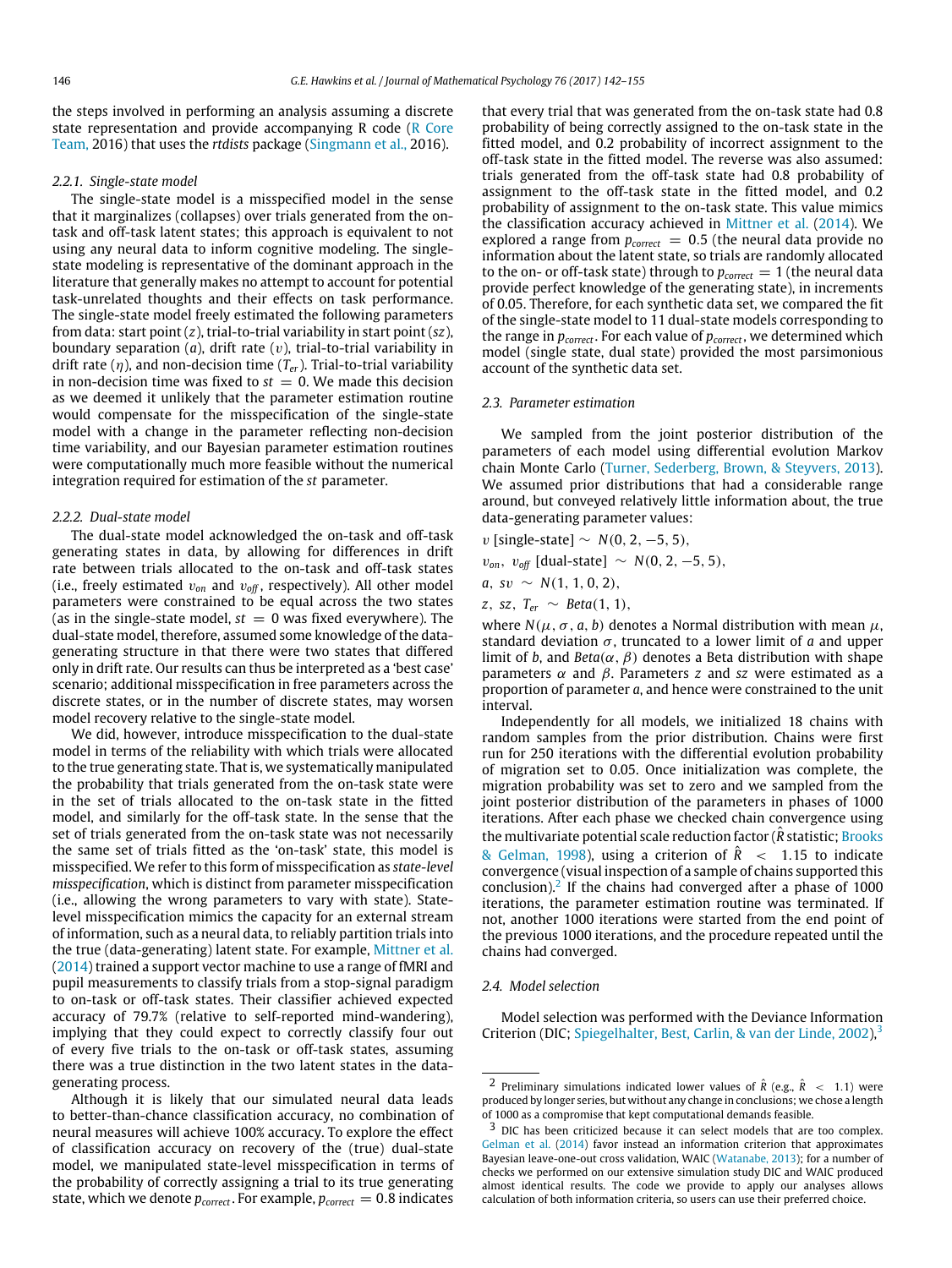which is computed using samples from the joint posterior parameter distribution. DIC is defined as DIC =  $D(\overline{\theta}) + 2p_D$ , where  $D(\overline{\theta})$  is the deviance at the mean of the sampled posterior parameter vector  $\theta$ , and  $p_D$  is the effective number of model parameters, where  $p_D = \overline{D} - D(\overline{\theta})$ , and  $\overline{D}$  is the mean of the sampled posterior parameter deviance values. Lower values of DIC indicate the better model for the data (i.e., the most parsimonious tradeoff between goodness of fit and model complexity).

We converted estimated DICs for each comparison of the single- and dual-state models to model weights (for overview, see [Wagenmakers](#page-13-28) [&](#page-13-28) [Farrell,](#page-13-28) [2004\)](#page-13-28). If the set of models under consideration contain the true data-generating model, then these weights provide estimates of the posterior probability of each model (i.e., the probability conditional on the data of each model being the true model relative to the set of candidate models under comparison). Otherwise, model weights provide a graded measure of evidence rather than the all-or-none decision rule that can arise when interpreting 'raw' information criteria. Model weights are also on the same scale for different data-set sizes (i.e., they fall on the unit interval), which allowed for simple comparison of model recovery across the sample sizes that were systematically manipulated in our study.

Model weights are calculated by first considering differences in DIC for each model fit to a given data set:∆*i*(DIC) = DIC*i*−min DIC, where min DIC is the lowest (i.e., best) DIC among the set of *K* models under consideration. Then, the DIC-based weight for model *i*, w*i*(DIC), from the set of *K* models is given as

$$
w_i(\text{DIC}) = \frac{\exp\left\{-\frac{1}{2}\Delta_i(\text{DIC})\right\}}{\sum_{k=1}^{K} \exp\left\{-\frac{1}{2}\Delta_k(\text{DIC})\right\}}.
$$
 (1)

We calculated model weights for pairwise comparisons between the single- and dual-state models. All synthetic data were generated from the dual-state model so our primary outcome measure was the weight in favor of the dual-state model (i.e., successful model recovery), given by a simplified form of Eq. [\(1\),](#page-5-0)

$$
w_{dual}(\text{DIC}) = \frac{\exp\left\{-\frac{1}{2}\Delta_{dual}(\text{DIC})\right\}}{\exp\left\{-\frac{1}{2}\Delta_{single}(\text{DIC})\right\} + \exp\left\{-\frac{1}{2}\Delta_{dual}(\text{DIC})\right\}}.
$$
 (2)

We calculated model weights according to [\(2\)](#page-5-1) for all relevant comparisons, and then averaged over the 200 Monte Carlo replicates within each state-level misspecification  $(0.5, 0.55, ..., 0.95, 1)$  by sample size (100, 250, 500, 1000, 2000, 5000, 10 000) cell of the design.

## *2.5. Results and discussion*

The single- and dual-state models provided an excellent fit to all synthetic data sets. Fig.  $2(c)$  shows the fit of the single-state model to an exemplary synthetic data set. It is perhaps surprising, but also instructive, that the misspecified single-state model provided such a precise account of data generated from two discrete latent states that had different data-generating parameters. It appears that the single-state model is able to mimic the dual-state model, at least for the parameter settings we investigated. Specifically, when the drift rate is the only parameter that varies across discrete states – where  $v_{on}$  and  $v_{off}$ , respectively, represent drift rates for the on-task and off-task states, and *pon* represents the proportion of on-task trials – the estimated (single) drift rate of the misspecified single-state model approximates a weighted combination of the two:  $v_{on} \times p_{on} + v_{off} \times (1 - p_{on})$ . To mimic the variability of the mixture of drift rate distributions – which is increasingly greater than the variability of either of the mixture components as the two means increasingly differ – there is an increase in the standard deviation of the trialto-trial variability in drift rate  $(\eta)$  estimate for the single-state model. For the difference in drift rates that we investigated this increase was only marginal, and the slightly more variable single drift rate distribution approximated the mixture distribution quite well (see also discussion around formulae [\(4\)](#page-7-0) and [\(5\)\)](#page-7-1). This approximation will likely break down as the difference in means becomes extreme, but as the difference we examined was quite substantial it seems unlikely that visual examination of goodnessof-fit alone would be sufficient in practice to detect a misspecified single-state model.

Since both models provided a visually compelling fit to behavioral data, we discriminated between the single- and dualstate models on the basis of model weights, as is standard in most research comparing competing cognitive models. The left panel of [Fig. 3](#page-6-0) summarizes the model recovery simulation. The weight in favor of the dual-state model – the true data-generating model – is shown on the *y*-axis. Light through to dark lines indicate the amount of state-level misspecification, where classification to the true latent state was manipulated from chance performance  $(p_{correct} = 0.5,$  lightest line) through to perfect classification  $(p_{correct} = 1,$  darkest line). The key comparison is the ability to identify the true latent generating state on the basis of cognitive models fit to behavioral data, across a range of neurally-informed classification accuracies.

<span id="page-5-1"></span><span id="page-5-0"></span>As expected, evidence in favor of the dual-state model increased as the number of trials in the synthetic data increased (larger values on the *x*-axis). This was, however, heavily influenced by the amount of state-level misspecification. In our simulations, this represents the capacity of the neural data to reliably classify trials to their true latent (data-generating) state. Whenever statelevel misspecification was above chance (i.e.,  $p_{correct} > 0.5$ ), the evidence in favor of the dual-state model increased with increasing sample size. In particular, it reached ceiling by a sample size of 1000 trials when state-level misspecification was completely absent ( $p_{correct} = 1$ ), and by the upper limit of the sample sizes we explored (10 000 trials) for moderate classification accuracy  $(p_{correct} \ge 0.7)$ . For more plausible sample sizes, however, recovery of the true model was more modest. Even with no statelevel misspecification, the weight for the dual-state model never exceeded 0.8 for sample sizes less than 250 trials. We note that a model weight of 0.8 corresponds to a difference of approximately 3 units on the raw DIC scale. Small differences in information criteria such as this are often considered as providing little more than weak evidence (e.g., [Burnham](#page-12-14) [&](#page-12-14) [Anderson,](#page-12-14) [2004;](#page-12-14) [Kass](#page-13-29) [&](#page-13-29) [Raftery,](#page-13-29) [1995;](#page-13-29) [Raftery,](#page-13-30) [1995\)](#page-13-30). Even placing optimistic bounds on the level of classification accuracy that is possible with real neural data (e.g.,  $p_{correct}$  = 0.9), the weight for the dual-state model only exceeded 0.8 at a sample size of approximately 400 trials, and did not reach a decisive level of evidence until the sample size exceeded 1000 trials.

On a more technical point, when state-level misspecification was at chance ( $p_{correct}$  = 0.5), the single-state model ideally ought to garner increasing evidence with increasing sample size (i.e., a gradual shift toward lower values on the *y*-axis). This should occur since the classification to discrete states in the fitted model was completely uninformed by the true data-generating values, so the estimated drift rates for trials classified to the on- and offtask states were close to identical. Under these conditions, the dual-state model provides no predictive benefit over the singlestate model, so we should favor the simpler single-state model, and increasingly so for larger sample sizes. Examination of [Fig. 3,](#page-6-0) however, indicates that this did not occur; model weight was independent of sample size. This result is due to a property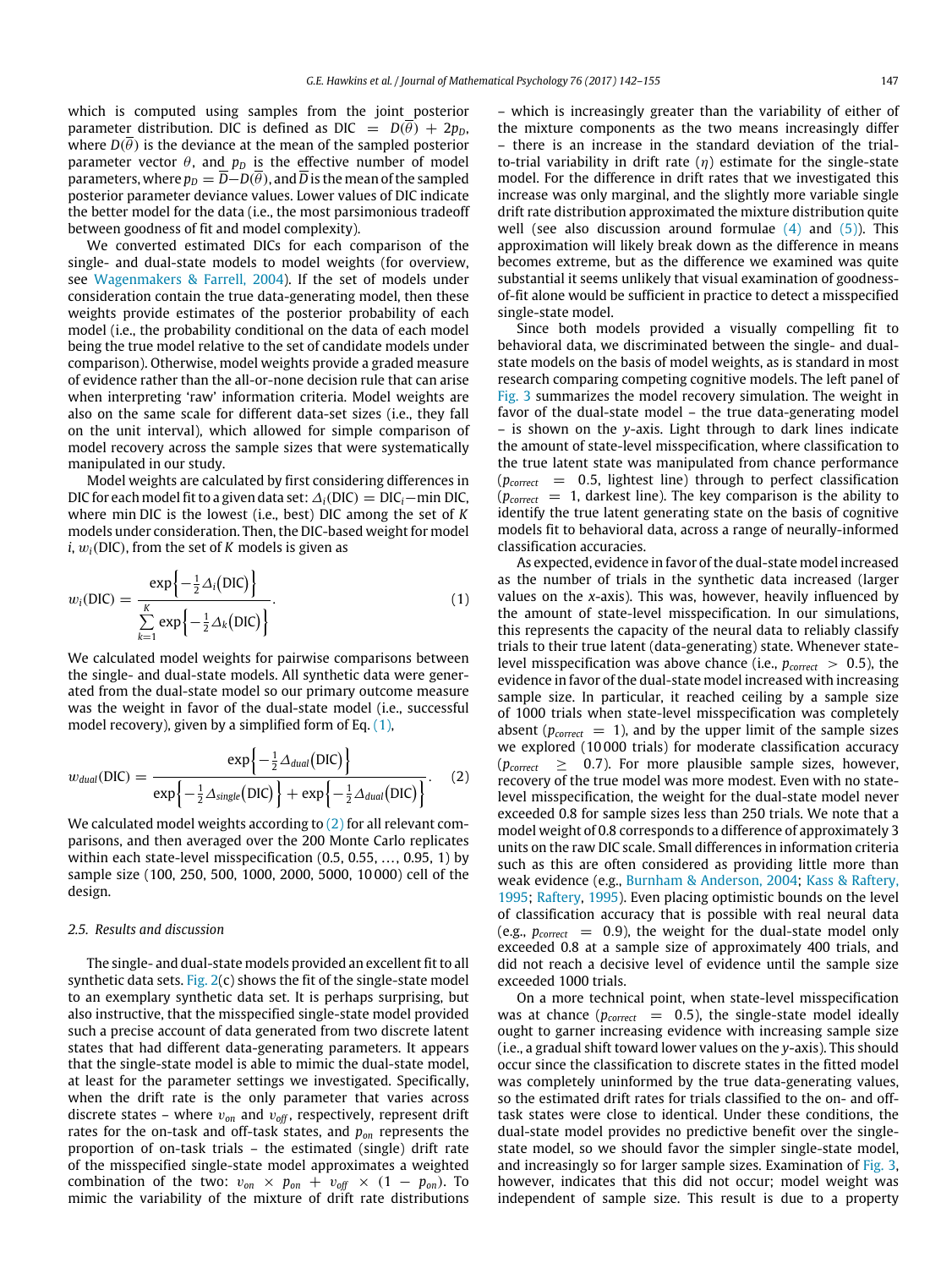<span id="page-6-0"></span>

**Fig. 3.** Model recovery for medium effect sizes. The left panel shows the weight in favor of the dual-state model over the single-state model in the model recovery simulations of the discrete state representation. The *y*-axis represents the DIC-derived posterior model probability of the dual-state model, the *x*-axis represents the number of trials in the synthetic data set, and color gradations represent the range in *pcorrect* of the state-level misspecification of the dual-state model. The right panel shows the weight in favor of the covariate model over the standard model in the model recovery simulations of the continuous dimension representation. The *y*-axis represents the DIC-derived posterior model probability of the covariate model and color gradations represent the range in  $R^2$  of the covariate measurement precision of the covariate model. Horizontal gray lines indicate the point of equivalent evidence between the two models (solid lines), and a difference of approximately 3 DIC units in favor of the dual-state model (left) and covariate model (right; upper dashed lines) or the single-state model (left) and standard model (right; lower dashed lines). (For interpretation of the references to color in this figure legend, the reader is referred to the web version of this article.)

of the model selection criteria used here. DIC penalizes model complexity with a fixed offset (the effective number of parameters, *pD*), which means that the penalty against the dual-state model over the single-state model when  $p_{correct}$  = 0.5 is (almost) a fixed value as a function of the sample size manipulation in our study, hence the approximately flat line at  $y = 0.4$ . This problem would be addressed through the use of model selection indices that are consistent in the sense that they converge to the true answer with increasing sample size, such as Bayes factors. At the time of this work, calculation of Bayes factors for complex cognitive models such as the diffusion model is computationally extremely expensive. This is an active field of research and with future developments we hope to incorporate such model selection measures in our work (for a recent example, see [Steingroever,](#page-13-31) [Wetzels,](#page-13-31) [&](#page-13-31) [Wagenmakers,](#page-13-31) 2016).

In summary, our simulation study indicates that it can be difficult to identify discrete latent states on the basis of cognitive models fit to behavioral data. Of course, it is possible that changes to the parameters of the simulation may alter these results. For example, we could manipulate the ratio of on-task to off-task trials in synthetic data, the number of model parameters that differed across the latent states and the degree of difference, or the level of parameter misspecification in the models fit to the synthetic data. On the basis of the available evidence, however, we conclude that obtaining compelling evidence for the identification of mutually exclusive latent states – such as phases of on-task and off-task performance – requires very large sample sizes (5000  $+$  trials) with moderate (or better) neural classifiers, or moderate (or better) sample sizes with very good neural classifiers. Our intuition is that neither of these situations arise in the majority of real psychological or neuroscience experiments. Nevertheless, for almost all sample sizes we obtained at least some evidence in favor of the true model for plausible sample sizes (e.g., a few hundred to a few thousand trials) when data were partitioned to discrete states on the basis of neural classifiers that performed within an impressive but plausible range for real data  $(e.g., p_{correct} = 0.7 - 0.85).$ 

## **3. Continuous dimension representation**

The first model recovery analysis indicated that identifying discrete latent states on the basis of cognitive models fit to behavioral data is difficult but not impractical. We now investigate a generalization of the discrete state representation that considers the latent state as a continuous dimension. In the context of mind wandering, such a continuum could represent a dynamically fluctuating state where people drift into phases of more ontask or more off-task focus, without imposing a rigid boundary between mutually exclusive states. The idea underlying the continuous dimension representation is more general, though, mirroring constructs in many cognitive theories, such as the graded memorability of different items in a recognition memory experiment. Indeed, it was to account for just such graded variability that [Ratcliff](#page-13-32) [\(1978\)](#page-13-32) introduced trial-to-trial variability in drift rates into the diffusion model, which has since become a standard assumption (i.e.,  $\eta > 0$ ).

The continuous dimension representation can be interpreted in two ways. The first assumes that there is an external stream of information, which we assume throughout to be some form of neural data, that reliably indexes a latent state, such as mind wandering. In the mind wandering literature, for example, measures of connectivity and activity of the default mode network are increased during phases of reduced attention toward the primary task (e.g., [Andrews-Hanna](#page-12-6) [et al.,](#page-12-6) [2010;](#page-12-6) [Christoff](#page-12-7) [et al.,](#page-12-7) [2009;](#page-12-7) [Mason](#page-13-33) [et al.,](#page-13-33) [2007;](#page-13-33) [Mittner](#page-13-10) [et al.,](#page-13-10) [2014;](#page-13-10) for meta-analysis, see [Fox,](#page-12-15) [Spreng,](#page-12-15) [Ellamil,](#page-12-15) [Andrews-Hanna,](#page-12-15) [&](#page-12-15) [Christoff,](#page-12-15) [2015\)](#page-12-15). In this case, moment-to-moment fluctuations in activity of the default mode network could be considered an online index of mind wandering. This stream of neural data can then be used as a covariate in the cognitive model; specifically, single-trial measures of default mode network activity can be regressed onto structured trial-by-trial variation in the parameters of the model. This allows exploration of the effect of the neural covariate on different model parameters and permits quantitative tests of the covariateparameter pairings that provide the best fit to behavioral data. This approach has the potential to provide insights regarding how the latent state (e.g., mind wandering as indexed by activity of the default mode network) affects cognition (e.g., processing efficiency; drift rate) and consequent task performance (e.g., more errors, slower response times).

The second way to interpret a continuous dimension is that the neural measure provides a direct 'readout' of a process assumed in the cognitive model. This approach allows for precise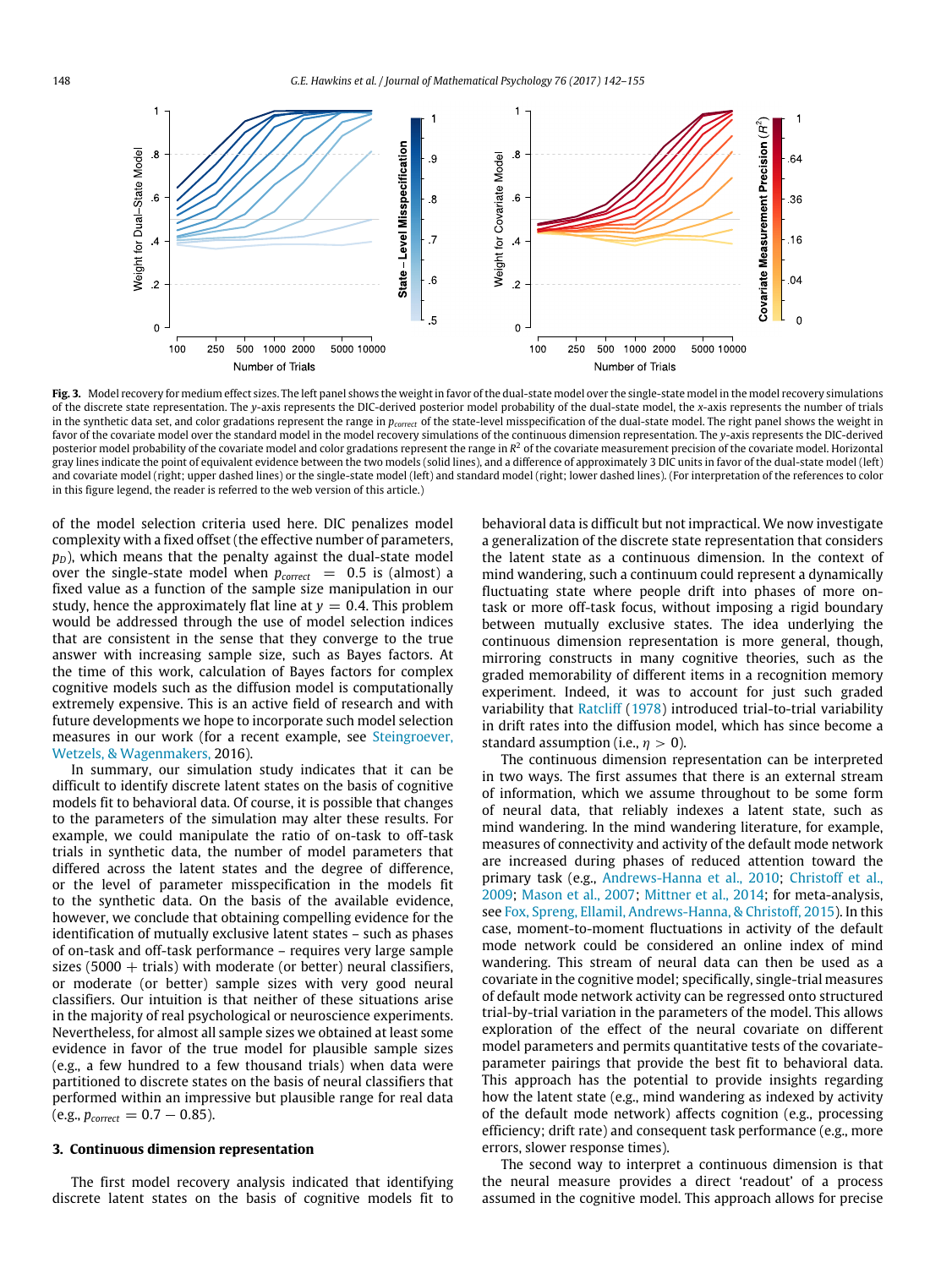tests of 'linking propositions' [\(Schall,](#page-13-34) [2004\)](#page-13-34); explicit hypotheses about the nature of the mapping from particular neural states to particular cognitive states. As an example of this approach, [Cavanagh](#page-12-9) [et al.](#page-12-9) [\(2011\)](#page-12-9) proposed that response caution in conflict tasks is modulated by connectivity between the subthalamic nucleus and medial prefrontal cortex. To test this hypothesis, the authors first estimated single-trial measures of theta band power from neural oscillations in ongoing EEG activity over the medial prefrontal cortex, which was then regressed onto the value of the decision boundary parameter of the diffusion model. This singletrial regressor approach estimates regression coefficients that indicate the valence and magnitude of the relationship between the neural measure and observed performance, via the architecture of the cognitive model. [Cavanagh](#page-12-9) [et al.](#page-12-9) [\(2011\)](#page-12-9) found that increased theta power led to a subsequent increase in the decision boundary (i.e., a positive value of the regression coefficient) for trials with high but not low conflict. A control analysis indicated that theta power had no trial-level relationship with drift rate (i.e., a regression coefficient centered at zero), indicating a selective effect of the neural measure on a model parameter. This example highlights how single-trial regression permits quantitative tests of hypotheses about brain–behavior relationships.

Regressing neural data onto the parameters of cognitive models at the single-trial level has the desirable property that it provides a tight quantitative link between neural and behavioral data [\(de](#page-12-16) [Hollander,](#page-12-16) [Forstmann,](#page-12-16) [&](#page-12-16) [Brown,](#page-12-16) 2016). Furthermore, although we used custom scripts for all analyses reported here – because we needed to automate a large number of replications – there are excellent, freely available programs that implement singletrial regression for hierarchical and non-hierarchical Bayesian parameter estimation for the diffusion model (HDDM toolbox for Python; [Wiecki,](#page-13-35) [Sofer,](#page-13-35) [&](#page-13-35) [Frank,](#page-13-35) [2013\)](#page-13-35), which removes barriers to implementation of these methods. In the [Appendix,](#page-10-0) we outline the steps involved in performing single-trial regression and provide accompanying R code to implement these steps.

In this section, we assessed whether the trial-by-trial influence of an external stream of information, such as a neural measure, is identifiable in models fit to behavioral data. In previous simulation studies, [Wiecki](#page-13-35) [et al.](#page-13-35) [\(2013\)](#page-13-35) found that single-trial covariates are well recovered in a hierarchical estimation setting for moderate effect sizes and moderate number of trials in the experiment. We build on Wiecki et al.'s findings to explore how often a model that incorporates a single-trial neural covariate – which was the true model in all cases – was preferred over the 'standard' diffusion model that uses no trial-level covariates.

## *3.1. Generating synthetic data*

Synthetic data were generated from a diffusion model where a neural signal modulated individual-trial drift rates: trials with larger-than-average neural signals had larger-than-average drift rates and trials with smaller-than-average neural signals had smaller-than-average drift rates. We assumed that the neural covariate would be pre-processed and normalized prior to modeling. To this end, we simulated a single value of the neural covariate for every synthetic trial via random draws from the standard normal distribution and explored the effect of the neural covariate on recovery of the data-generating model.

#### *3.1.1. Covariate model*

Synthetic data were generated from a model that assumed trial-to-trial variability in drift rate had systematic fluctuations, via the neural covariate, and unsystematic (random) fluctuations, via parameter η, which we refer to as the *Covariate* model. We assumed that the trial-level neural covariate was mapped via simple linear regression to structured trial-by-trial variation in drift rate. Specifically, drift rates were distributed according to the value of the normalized covariate (*d*) and a regression coefficient  $(\beta)$ , such that the drift rate  $(v)$  on trial *i* is:

<span id="page-7-3"></span>
$$
v_i \sim v + \beta \cdot d_i + N(0, \eta). \tag{3}
$$

The covariate model thus assumed that the drift rate on trial *i*, v*<sup>i</sup>* , had a mean component defined as a linear function of an intercept,  $v$ , representing average performance in the experiment, and the magnitude and valence of the neural measure on trial *i*, *d<sup>i</sup>* , scaled by a regression coefficient,  $\beta$ , which is an index of effect size, and a random component involving samples from a Gaussian distribution with mean 0 and standard deviation  $\eta$ . This model reflects the plausible assumption that our measured neural covariate has a generative influence on drift rate (through parameter  $\beta$ ), but there are also unmeasured, randomly distributed influences on drift rate (through parameter  $\eta$ ).

#### *3.1.2. Effect size of the neural covariate*

We matched the effect size  $(\beta)$  studied in the continuous dimension representation to the effect size studied in the discrete state simulations in terms of the proportion of variance accounted for by the neural information. Specifically, if *pon* represents the proportion of on-task trials in the discrete state representation, and  $x_1$  and  $x_2$ , respectively, represent sampled drift rates of the on-task and off-task states, where  $x_1 \sim N(v_{on}, \eta_{on})$  and  $x_2 \sim N(v_{off}, \eta_{off})$ , then the weighted mean drift rate of the mixture is

<span id="page-7-0"></span>
$$
M_{discrete} = p_{on} \cdot v_{on} + (1 - p_{on}) \cdot v_{off}, \qquad (4)
$$

with variance

<span id="page-7-1"></span>
$$
V_{discrete} = p_{on} \cdot \eta_{on}^2 + (1 - p_{on}) \cdot \eta_{off}^2 + p_{on} \cdot (v_{on} - M_{discrete})^2
$$
  
+ 
$$
(1 - p_{on}) \cdot (v_{off} - M_{discrete})^2.
$$
 (5)

Substituting the values used in the discrete state simulations  $(p_{on} = 0.8, v_{on} = 2, v_{off} = 1,$  and  $\eta_{on} = \eta_{off} = 1$ ) into [\(4\)](#page-7-0) and [\(5\),](#page-7-1) we get  $M_{discrete} = 1.8$  and  $V_{discrete} = 1.16$ . The proportion of variance accounted for by the neural data in the discrete state simulations was therefore

$$
R_{discrete}^2 = 1 - \frac{1}{V_{discrete}} = 1 - \frac{1}{1.16} = 0.138,
$$

which gives the medium effect size of  $r_{discrete} = \sqrt{R_{discrete}^2} = 0.371$ .

We used a comparable definition of effect size for the continuous dimension representation. If the neural data is distributed as  $d \sim N(0, V_{neural})$  with regression coefficient  $\beta$  and base drift rate variability  $x \sim N(0, \eta)$ ,<sup>[4](#page-7-2)</sup> then it follows that the covariate model in [\(3\)](#page-7-3) has variance

$$
V_{continuous} = \eta + \beta \cdot V_{neural},
$$

<span id="page-7-4"></span>with proportion variance

$$
R_{continuous}^{2} = \frac{\beta \cdot V_{neural}}{\eta + \beta \cdot V_{neural}}.
$$
\n(6)

Rearranging [\(6\)](#page-7-4) and setting  $R_{continuous}^2 = R_{discrete}^2 = 0.138$ , we get

$$
\beta = \frac{\eta \cdot R_{continuous}^2}{V_{neural}(1 - R_{continuous}^2)} = 0.16,
$$

which is the value of the regression coefficient we used to generate synthetic data. This value is broadly representative of the few previous studies that have reported single-trial regression

<span id="page-7-2"></span> $4$  Here we set  $V_{\text{neural}} = 1$  without loss of generality and similarly both means at zero as we are only concerned with proportions of variance.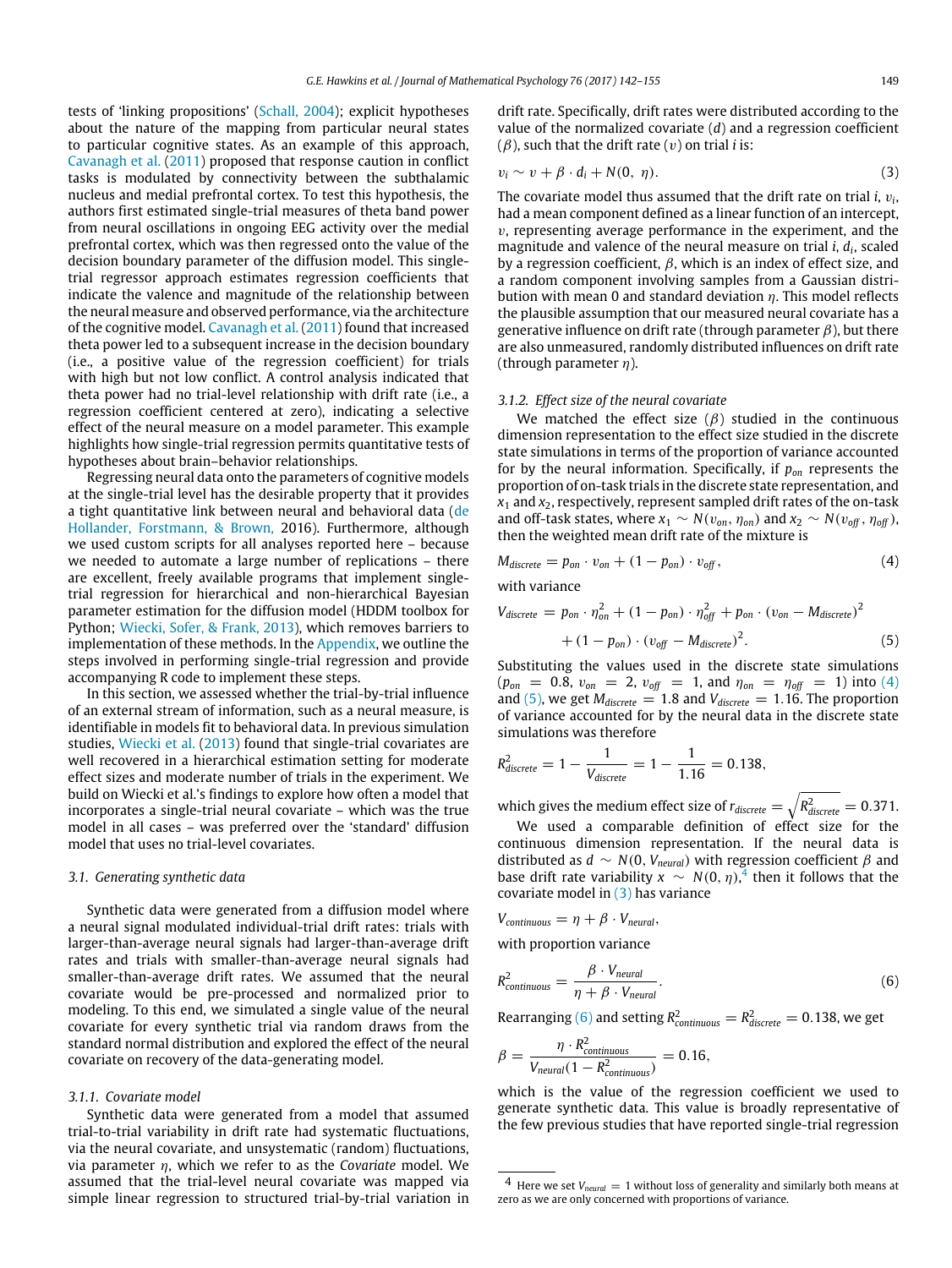coefficients in empirical studies using a model-based neuroscience framework;  $\beta \approx 0.20$  for drift rate effects in [Nunez](#page-13-16) [et al.](#page-13-16) [\(2017\)](#page-13-16), and  $\beta \approx 0.09$  and 0.04 for response threshold effects in [Cavanagh](#page-12-9) [et al.](#page-12-9) [\(2011\)](#page-12-9) and [Frank](#page-12-10) [et al.](#page-12-10) [\(2015\)](#page-12-10), respectively. All other parameters of the covariate model were set to the same values as in the simulation of the on-task state of the discrete representation.

We again generated synthetic data sets from the same range of sample sizes as in the previous analysis; 200 synthetic data sets from the covariate model for each of sample sizes 100, 250, 500, 1000, 2000, 5000, and 10 000 trials.

## *3.2. Model specification*

We fit two types of diffusion models to each synthetic data set: the covariate model and a 'standard' model. The covariate model was fit to all synthetic data sets with the drift rate assumptions specified in [\(3\).](#page-7-3) The second model neglected the information contained in the neural covariate altogether, instead attributing trial-to-trial variability in drift rate to unsystematic sources via the  $\eta$  parameter; that is,

 $v_i \sim N(v, \eta)$ .

We refer to this second model as the *Standard* model, reflecting its dominant status in the literature [\(Ratcliff,](#page-13-32) [1978;](#page-13-32) [Ratcliff](#page-13-17) [&](#page-13-17) [McKoon,](#page-13-17) [2008\)](#page-13-17).

When the neural signal is measured with perfect precision, the true latent data-generating model – the covariate model – should be favored over the standard model. Such high measurement precision, however, is not possible in real neural data. To examine the effect of noisy neural data on the identification of a model incorporating a neural covariate, we manipulated the level of noise in the covariate that was fit to the synthetic data. That is, we systematically diminished the correlation between the datagenerating value of the covariate and the fitted value of the covariate, which we refer to as *covariate measurement precision*. This manipulation mimics the setup of real experiments where we (aim to) obtain neural measures that are noise-perturbed proxies to the true neural state.

To systematically manipulate covariate measurement precision, for each synthetic data set we generated a new set of random variables that served as the neural covariate in the models that were fit to the synthetic data. The set of random variables, which we refer to as 'fitted covariates', had correlations with the data-generating value of the covariate ranging from  $r = 0 - 1$ in increments of 0.1. The mean (zero), variance (one) and shape (normal) of the fitted covariates were the same as that of the co-variate distribution.<sup>[5](#page-8-0)</sup>

We report covariate measurement precision below as the coefficient of determination  $(R^2)$  rather than Pearson correlation coefficient (*r*). This allows for direct interpretation as the proportion of variance that the noise-perturbed, fitted value of the covariate accounts for in the true data-generating value of the neural covariate. These results provide a benchmark for the minimum level of measurement precision required for identifiability of cognitive models that incorporate single-trial covariates.

## *3.3. Parameter estimation and model selection*

We estimated model parameters using identical methods to those described in the analysis of the discrete state representation, with the only addition that we specified a prior distribution for the covariate parameter of the covariate model:  $N(0, 1, -3, 3)$ .

Model selection was also conducted in a parallel manner to the first analysis. Our primary aim was to determine the covariate measurement precision required to obtain evidence in favor of the covariate model over the standard model. Therefore, we report the model weight in favor of data generated from the covariate (i.e., true) model over the standard model, following [\(2\).](#page-5-1)

#### *3.4. Results and discussion*

All models provided an excellent fit to synthetic data so we again adjudicated between them using model weights. The right panel of [Fig. 3](#page-6-0) summarizes model recovery in a similar format to the left panel. Larger values on the *y*-axis indicate more evidence for the true (covariate) model over the standard model. Line darkness indicates the level of covariate measurement precision, where measurement precision was manipulated from complete noise ( $R^2 = 0$ , lightest line) through to perfect measurement ( $R^2 = 0$ 1, darkest line). As before, the key comparison was the capacity to identify the true generating model in neurally-informed versus neurally-uninformed cognitive models fit to behavioral data.

Evidence in favor of the true model generally increased with the number of trials in synthetic data. As expected, however, this was influenced by the level of covariate measurement precision. When the covariate was measured with very low precision – where the fitted value of the covariate explained less than 5% of the variation in the data-generating covariate – sample size had almost no influence on recovery of the true model. This implies that when neural data are poorly measured, or when the neural measure is only a very weak proxy to the true latent process, then a binary decision would select the standard model over a neurally-informed model. That is, assuming unsystematic across-trial variation in drift rate would be more parsimonious than regressing an overly noisy neural measure onto drift rate.

Perhaps surprisingly, evidence for the true model converged very slowly as a function of sample size. Even when the neural covariate was perfectly measured ( $R^2 = 1$ ), the weight for the true model did not exceed 0.8 until almost 2000 trials were observed; the comparable sample size for the discrete state simulation was 250 trials. For more plausible measurement precision – say, approximately 33% – the weight for the true model exceeded 0.8 only when sample size exceeded approximately 4000 trials. This result, and similar comparisons across the panels of [Fig. 3,](#page-6-0) suggests that the discrete state approach is a more powerful use of neural data than the single-trial covariate approach, at least for the parameter settings and effect size explored here. That is, neural data more heavily constrain model recovery when used as a binary indicator of the latent state than when regressed onto trial-by-trial variation in model parameters.

<span id="page-8-0"></span><sup>5</sup> Under this model of measurement noise, the relationship to the proportion of variance in drift rates explained by mind wandering is more transparent than in the discrete case where measurement noise is in terms of the proportion of correct classifications. To see this, denote the proportion of variance in the measured covariate  $(MC)$  by  $w$ , and the random variables representing the systematic effect of the covariate and measurement noise by  $D \sim N(0, 1)$  and  $M \sim N(0, 1)$ , respectively. Hence,  $MC = w \cdot D + (1 - w) \cdot M$ , and so  $MC \sim N(0, 1)$  as required. Consequently, the overall drift rate random variable with the measured covariate is √  $V \sim v + \beta \cdot MC = v + \beta \cdot D + N(0, \sqrt{1 + \beta \cdot (1 - w)})$ . These results show the additive Gaussian assumption causes the difference between measurement noise and the random effects on the drift rate unrelated to the covariate not to be identifiable, with the combination constituting what might be called the ''effective'' level of noise. √ Given,  $r=\sqrt{w}$ , our manipulation of  $r$  is a manipulation of the effective noise level, corresponding either to a change in the level of measurement noise, the level of unrelated effects on drift rates, or some combination. We maintain the distinction between the two constituents of effective noise in our description of results given it makes clear the link to the discrete case, where in both cases the range of the measurement noise manipulation is between no effect and the maximal effect size (i.e., 0.138 =  $\beta/(1 + \beta)$ , where  $\beta = 0.16$ ).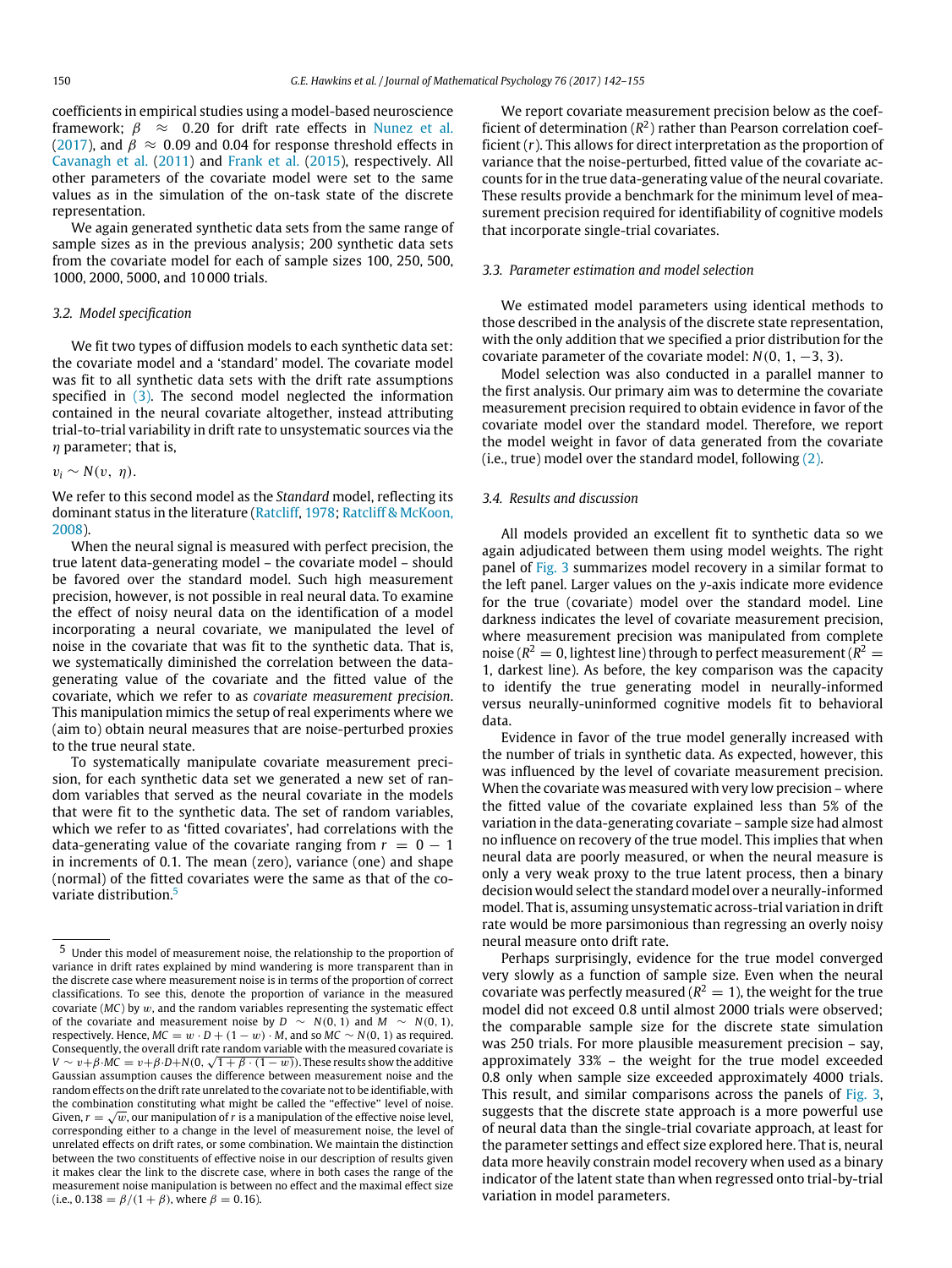<span id="page-9-0"></span>

Fig. 4. Model recovery for large effect sizes. The left panel shows the weight in favor of the dual-state model over the single-state model for the discrete state representation. The right panel shows the weight in favor of the covariate model over the standard model for the continuous dimension representation. All other details are as described in [Fig. 3.](#page-6-0)

### **4. Recovering neurally-informed cognitive models when neural data have a large effect size**

The foregoing analyses indicate that when equated on a medium effect size, neurally-informed discrete state models are more reliably recovered than neurally-informed continuous dimension models. In this section, we confirm that when endowed with a sufficiently large effect size the true model is well recovered in both the discrete state and continuous dimension representations. This result implies that both discrete and continuous representations can indeed be identified in behavioral data when the information contained in neural data relates to a sufficiently strong effect.

We generated synthetic data sets where the neural data strongly identified the latent state. Specifically, for the continuous dimension representation we set the value of the neural covariate to  $\beta = 0.5$ , with all other parameter settings as described in the previous section. Following  $(6)$  this gives an effect size of  $r =$ 0.577. An equivalent effect size can be obtained in the discrete state representation in multiple ways. We chose to enhance the difference between the on- and off-task states in terms of a larger drift rate for the on-task state ( $v_{on} = 2.414$ ) and assuming an equal ratio of on-task to off-task trials ( $p_{on} = 0.5$ ), with no changes in other data-generating parameters. All other details were identical to those used in the previous simulations, including the data generation, sample size, introduction of noise to the (synthetic) neural data, model specification, parameter estimation, and model selection methods.

[Fig. 4](#page-9-0) shows recovery of the true model with a large effect size in the discrete state and continuous dimension representations. A striking finding was how quickly the evidence for the true models converged as a function of the noise in neural data (state-level misspecification and covariate measurement precision in the left and right panels, respectively), even at relatively small samples sizes (i.e., 250–500 trials) and moderate levels of noise. Although recovery of the continuous dimension representation was much improved for large versus medium effect sizes, the true model in the discrete state representation was still recovered more reliably when equating sample size and noise in neural data.

## **5. Conclusions**

We investigated whether informing cognitive models with neural data improves the ability to identify latent cognitive states. This approach is increasingly common in the psychology and neuroscience literatures (e.g., [Borst](#page-12-8) [&](#page-12-8) [Anderson,](#page-12-8) [2015;](#page-12-8) [Mittner](#page-13-10) [et al.,](#page-13-10) [2014;](#page-13-10) [Turner,](#page-13-8) [Forstmann](#page-13-8) [et al.,](#page-13-8) [2013;](#page-13-8) [Turner,](#page-13-36) [Van](#page-13-36) [Maanen,](#page-13-36) [&](#page-13-36) [Forstmann,](#page-13-36) [2015\)](#page-13-36). However, there have been few systematic studies of the benefits to model recovery that such an approach may bear. We found that, when the neural data can discriminate a moderate effect on performance, it can be difficult to reliably identify mutually exclusive latent states when neurally-informed cognitive models are applied to behavioral data. As expected, model recovery was very good when the synthetic experimental design was far removed from typical experiments (i.e., large sample size, good neural classification accuracy). Model recovery, however, was still within acceptable bounds even with more feasible experimental designs (i.e., between 500 and 1000 trials) with moderate classification accuracy.

In contrast, when we relaxed the assumption that latent states are discrete, we found that a latent state that can dynamically move along a continuous dimension substantially worsened model recovery even though mind wandering accounted for the same proportion of variance (i.e., had the same effect size) in the continuous and discrete versions. Model recovery was relatively poor for the sample sizes typically observed in psychological experiments (i.e., up to 1000 trials per participant), and convincing evidence for the true data-generating model was only obtained with sample sizes of approximately 5000 trials or more, even when neural covariates were (hypothetically) measured with perfect precision. This result implies that when the neural covariate is only a distant proxy to the true data-generating process, a standard model that is ignorant with respect to neural data will often be preferred over a neurally-informed cognitive model, and, within reason, this is not dependent on sample size.

We believe these results highlight two important issues in the use of neurally-informed cognitive models. The first, more obvious issue is that we must maximize the precision in our measurement of neural data. The second, more subtle issue is that we must use theory-based, hypothesis-driven tests of neural covariates on model parameters; that is, we must aim to maximize the possible relationship between the fitted value of the covariate and the true data-generating process. The first issue can be addressed using emerging technologies such as ultra-high field MRI, which allows one to measure the brain with excellent spatial resolution. Research using ultra-high field MRI also helps to address the second issue as it requires a region of interest approach that is necessarily hypothesis driven.

Our conservative conclusion is, therefore, that neural data aids model identification under some circumstances. In particular,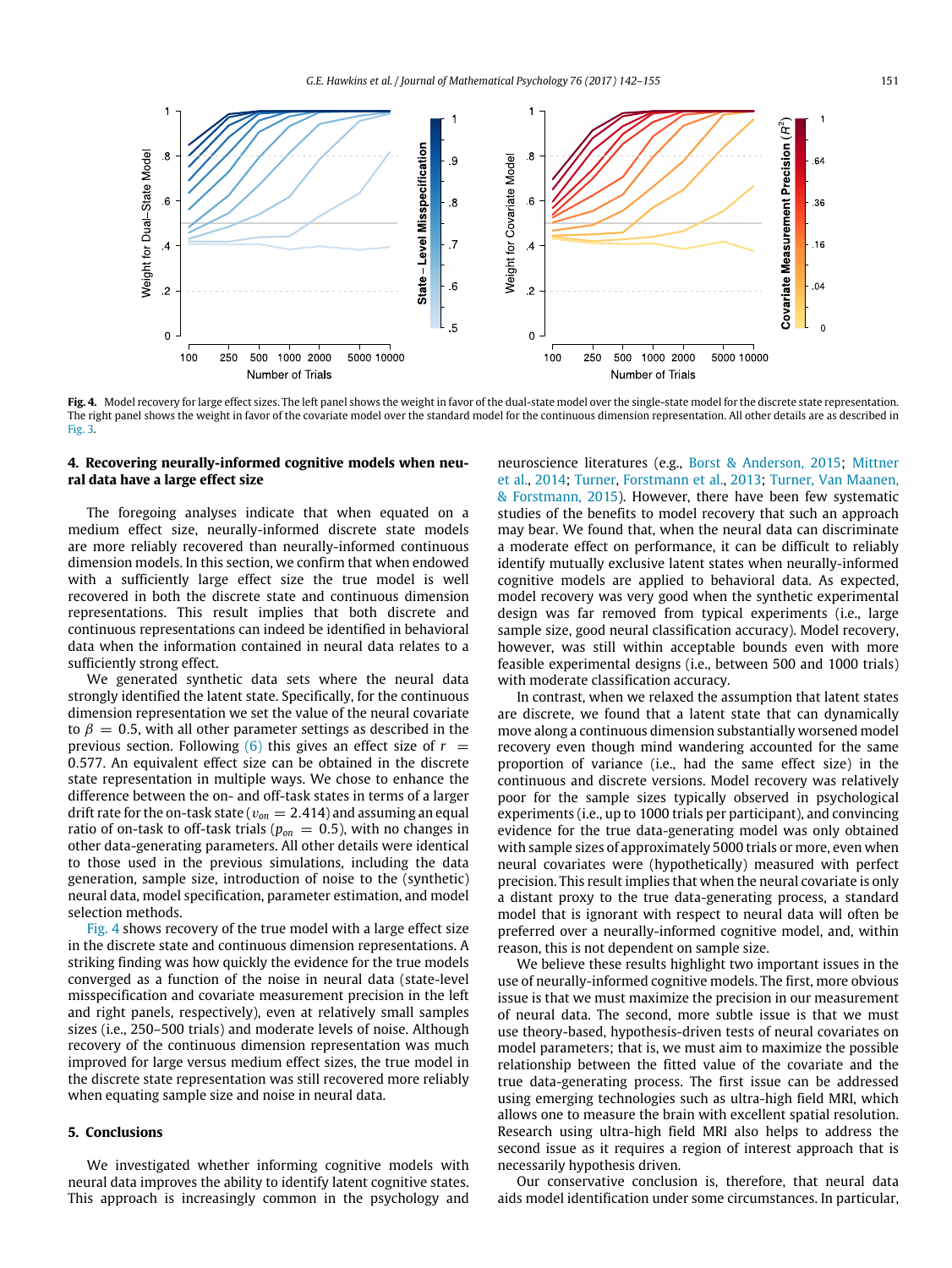model recovery improved when the latent state was assumed to consist of discrete stages (vs. continuous dimension). The discrete approach had greater power in the sense that a given effect could be identified with smaller sample sizes, reflecting more efficient use of neural data. This finding may be due to the parameter governing trial-to-trial variability in drift rate  $(n)$  having a better capacity to compensate for variance arising from the neural covariate under the assumption of a continuous dimension than a discrete state representation. Nevertheless, in practice this finding is particularly important since experiments that record neural measures such as fMRI or EEG activity during task completion are often limited in the number of trials that can be collected. Reassuringly, when the neural data exerted a large effect on behavior (although not such a large effect as to be implausible at least in some circumstances) both the discrete state and continuous dimension representations had good model recovery. Even under this condition, however, relative to the standard model, the assumption of mutually exclusive latent datagenerating states was more efficiently recovered than a latent continuous dimension (cf. [Fig. 4\)](#page-9-0). Finally, we note that efficiency of model recovery appears to be more heavily influenced by the effect size rather than particular hyperparameter settings (cf. footnote 1).

It is also important to note that even in the large effect size case simple visual inspection of model fits was not sufficient to reject the standard model; we required model selection methods. Fortunately, methods that are easily implemented based on standard Bayesian posterior sampling (e.g., DIC, WAIC) sufficed for detecting the presence of an effect of mind wandering in our simulations. However, more sophisticated model selection methods (e.g., Bayes factors) appear to be required to provide consistent evidence (i.e., evidence that becomes stronger as sample size increases) against the presence of mind wandering. That is, when mind wandering is not present, at best the model selection methods explored here will be equivocal even with large samples.

Regardless of whether one expects neural data to exert a small or large effect on performance, the assumption of a discrete or continuous representation will likely better serve different research goals at different times. Both approaches allow estimation of effect size (cf. formulae  $(4)$ – $(6)$ ). The continuous approach also has the attractive property that a measure of effect size is directly estimated. That is, the output of the neural covariate-model parameter relationship – a regression coefficient – has a simple interpretation (assuming that the neural covariate is normalized): the extent to which the estimated regression coefficient differs to zero provides a standardized measure of effect size. Both approaches are also relatively easy to implement. The discrete state representation can be implemented by splitting an experimental condition into discrete sets of trials on the basis of a neural variable (e.g., the output of a classifier). Single-trial covariates are already incorporated as a standard feature of some estimation programs (e.g., HDDM, [Wiecki](#page-13-35) [et al.,](#page-13-35) [2013\)](#page-13-35), removing a potential barrier to implementation. In the [Appendix,](#page-10-0) we also provide custom R code to implement both analysis approaches discussed in this paper.

Our analyses examined recovery of latent cognitive states in individual (simulated) participants, though one could also consider recovery of latent states across groups of participants. This could be investigated with hierarchical Bayesian models that, among other benefits, allow for simultaneous analysis at the level of individuals and groups (for an overview, see [Lee,](#page-13-37) [2011\)](#page-13-37). Such an approach allows information to be pooled across participants in a theoretically sensible manner, which can confer benefits to parameter estimation, in particular parameter stability. Furthermore, hierarchical Bayesian modeling can be applied to large samples of participants, where each participant may only complete a moderate number of trials. However, it is important to note that if there are too few data for each participant then individual differences cannot be estimated, with hierarchical models often displaying ''over-shrinkage'' (i.e., estimating the same parameter value for all participants). For simplicity, we restricted our analyses to the simpler case of recovering latent cognitive states in individual participants, which removes at least some sources of variability that are present in the hierarchical case (e.g., across-participant variability in the proportion of trials from each of two discrete latent states). We leave these interesting questions about model recovery in hierarchical settings to future research.

Finally, we note that the discrete and continuous approaches need not involve neural data, although we considered such hypothetical scenarios here. A variable derived at the level of single trials – which can be incorporated within a discrete or continuous approach – can be extracted from any property of the task environment that is relevant to performance. For example, [Hawkins,](#page-12-17) [Hayes,](#page-12-17) [and](#page-12-17) [Heit](#page-12-17) [\(2016\)](#page-12-17) studied the similarity between study and test items in an inductive reasoning task. The similarity relations are specified at the level of individual items, and thus can be regressed against parameters of the cognitive model in the same manner as neural data. In Hawkins et al.'s model, regressing singletrial item similarity onto the drift rate parameter led to a positive regression coefficient, indicating that as item similarity increased so too did the probability of generalizing a target property to novel items according to a particular functional form. This example illustrates the general point that wider incorporation of single-trial properties of the experiment – neural or otherwise – in cognitive models has the potential to provide deeper insight into a broad range of psychological phenomena.

#### <span id="page-10-0"></span>**Appendix. Implementing neurally-informed cognitive models**

In this Appendix, we outline the steps involved in implementing the discrete state and continuous dimension representations discussed in the main text. To accompany the examples, we provide code in the R programming language [\(R](#page-13-24) [Core](#page-13-24) [Team,](#page-13-24) 2016) that is freely available on the Open Science Framework [\(osf.io/yt8q4\)](http://osf.io/yt8q4).

This outline provides guidance on the cognitive modeling component of a model-based neuroscience analysis in real data. It assumes that the neural data – whether it is fMRI, EEG, MEG, pupil measurements, or others – have been analyzed in an appropriate manner. It further assumes that it is possible to extract at least one value of the analyzed neural measure for each trial of the experiment.

#### *A.1. Implementing the discrete state representation*

The discrete state representation assumes that the observed data were generated by two or more discrete latent states. In the main text, for example, we hypothesized that two latent states underlying task performance might correspond to an *ontask* state, where attention is directed to external stimuli such as an experimental task, and an *off-task* state, where attention is directed to internal stimuli such as mind wandering; these two states have been proposed in the popular perceptual decoupling hypothesis of mind wandering [\(Smallwood](#page-13-5) [&](#page-13-5) [Schooler,](#page-13-5) [2015\)](#page-13-5). One could also hypothesize more than two discrete states; for example, [Cheyne](#page-12-5) [et al.](#page-12-5) [\(2009\)](#page-12-5) hypothesized a three-state model of engagement/disengagement from task performance. However, for simplicity, we restricted the model recovery analyses in the main text and the outline here to the more prominent two-state case.

The partition of individual trials into the latent states can be derived from neural data in two main ways: using single measures, or multiple measures.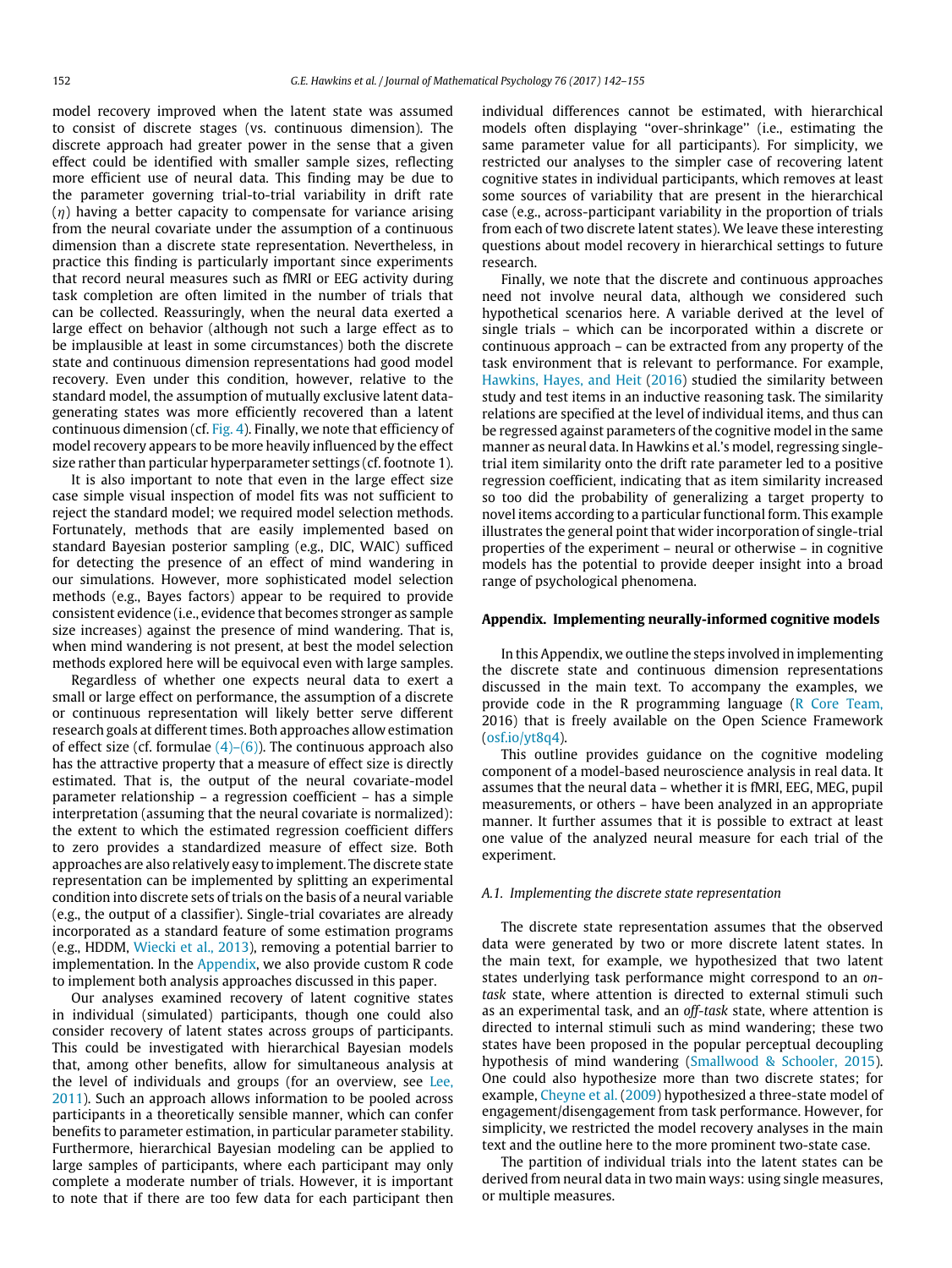#### <span id="page-11-0"></span>*A.1.1. Identifying discrete latent states from a single neural measure*

**Step 1**: The first method begins with identification of a neural signal related to the latent states of interest. In the mind wandering literature, for example, activity of the default mode network (DMN) tends to increase during phases of off-task focus and decrease during phases of on-task focus [\(Andrews-Hanna](#page-12-6) [et al.,](#page-12-6) [2010;](#page-12-6) [Christoff](#page-12-7) [et al.,](#page-12-7) [2009;](#page-12-7) [Mason](#page-13-33) [et al.,](#page-13-33) [2007;](#page-13-33) [Mittner](#page-13-10) [et al.,](#page-13-10) [2014;](#page-13-10) for meta-analysis, see [Fox](#page-12-15) [et al.,](#page-12-15) [2015\)](#page-12-15). In this case, the neural signal of interest could be a single-trial measure of DMN activity. The neural signal of interest can be simple in the sense that it involves a single measure (e.g., stimulus evoked pupil response, P3 ERP component over parietal cortex, or BOLD response in dorsolateral prefrontal cortex) or 'complex' in the sense that it involves an amalgamation of numerous measures (e.g., connectivity between various cortical regions); the key requirement is that a single value of the neural signal can be extracted for each trial (methods corresponding to multiple neural signals on each trial are discussed in the following subsection). The specifics for obtaining a single value on each trial might differ depending on the domain of study and the latent states of interest; it could be the value of the neural signal in a one second interval during the pre-stimulus period, immediately poststimulus presentation, the full time course of a trial, or some other relevant interval.

**Step 2**: Once a single value of the neural signal is obtained for each trial, the individual trials are sorted in order of those with the lowest value of the neural signal (e.g., low DMN activity) through to those with the highest value of the neural signal (e.g., high DMN activity). Once sorted, the trials are split into separate groups. A simple option is to perform a median split of the DMN activitysorted trials on the assumption that trials with lower DMN activity are more likely to have been generated by the on-task state and those with higher DMN activity are more likely to have been generated by the off-task state. A median split is a coarse approach and other methods can be used; for example, taking the lower 40% and upper 40% of trials, or using signs of bimodality in the distribution of the neural signal as an indicator of the appropriate cut point for the sorted trials. The key requirement is that the neural signal is used to split individual trials into at least two discrete groups of trials.

**Step 3**: Once the data have been split based on the neural signal, the cognitive model is fit to the discrete groups of trials. Critically, this fitting occurs *as if* the discrete groups were part of the experimental design. In the main text, for example, we assumed a single experimental condition with no explicit manipulation. When the data were split according to the neural signal, we essentially created a data set with two conditions that corresponded to the two latent states; we labeled these 'on task' and 'off task'. When fitting the model to the latent states one can estimate partially overlapping or distinct sets of model parameters for the discrete states. This is the same logic as fitting regular experimental manipulations: when difficulty is manipulated across conditions the conventional approach is to freely estimate a drift rate parameter for each condition while constraining other model parameters to a common value. In the discrete states case, one might hypothesize that drift rate differs across states but other parameters do not. This corresponds to the assumption that the latent states only differ in the efficiency of stimulus information processing.

The cognitive processes that might differ across latent states ought to be driven by theory. Ultimately, however, it comes down to a question of model selection; do processes A and B differ across latent states, or only process A? Such model comparison allows one to ask the question: if there are differences in cognitive processes between the latent states, what is the most likely difference? We argue that the final and most critical comparison is whether the simplest model of performance differences across the latent states is preferred to a model fit to data that is *not* split according to a neural signal. The model recovery properties of this comparison were the primary focus of the main text.

## *A.1.2. Identifying discrete latent states from multiple neural measures*

The second method differs to the first in terms of the number of neural signals used to identify the latent cognitive states, and the complexity of the methods used to infer the latent state. The first method assumed that the neural signal collapsed to a single value for each trial. The second method attempts to combine multiple neural signals to infer the latent generating state on each trial. The general idea is that each neural signal might contain independent information about the latent state so simple methods of aggregation may lose discriminatory power. A more powerful form of aggregation is through supervised learning algorithms, though this places an additional requirement on data collection to obtain the 'labels' to train a classification algorithm.

**Step 1**: The neural signals are extracted in a similar manner to Step 1 of [Appendix A.1.1.](#page-11-0) However, here we assume there is a set of neural signals associated with the latent states of interest; the states might be on task and off task and the measures might be regional activity in the DMN and the task positive network, connectivity between the DMN and the task positive network, and stimulus evoked pupil diameter (cf. [Mittner](#page-13-10) [et al.,](#page-13-10) [2014\)](#page-13-10).

**Step 2**: The general approach outlined here was performed in [Mittner](#page-13-10) [et al.](#page-13-10) [\(2014\)](#page-13-10). This involves collecting neural signals as identified in Step 1 and behavioral data during regular task performance that also involves occasional behavioral indicators of the relevant latent states. In mind wandering research, for example, participants are periodically asked to report whether their focus was 'more on task' or 'more off task' in the preceding trial, though this is not asked on all trials. This method takes these self-report ratings as an indicator of the latent state – on task or off task – and uses them as labels to train a classification algorithm (e.g., a support-vector machine or neural network classifier) to 'learn' the distinct patterns of (the collection of) neural signals that discriminate on-task from off-task self-report ratings. Most classification algorithms contain additional tuning parameters that should be selected in a way that maximizes a predictive score. For example, leave-one-out cross-validation involves training separate classifiers on all possible sets of *N*−1 trials and trying to predict the label of the 'left out' trial. To avoid a possible over-representation of one of the classes, which can distort the predictive accuracy measure (this can happen when, e.g., the criterion is the total number of correct classifications), the area under the receiveroperating characteristic curve criterion can be used since it balances false alarms and misses. After training, the classification algorithm can be refined to further improve performance on the selected predictive score (e.g., recursive feature elimination). Once trained and validated, the algorithm probabilistically classifies *all* unlabeled trials to the on-task or off-task state, based on the correspondence between the neural signals on each unlabeled trial with the neural signal on the labeled trials.

**Step 3**: Once individual trials have been classified to the on-task or off-task states, the cognitive model is fit to the discrete groups of trials in the same manner as Step 3 of [Appendix A.1.1.](#page-11-0) Typical classification algorithms used for Step 2 produce not only a latent state classification, but also a probability of correct assignment to the state (i.e.,  $p_{on}$  and  $p_{off}$  = 1 –  $p_{on}$ ). This uncertainty can be modeled in the likelihood function for each trial's data as a mixture of the likelihoods of the on-task and off-task states to account for noise in classification accuracy. Specifically, if the data from trial *i* are *D<sup>i</sup>* and the likelihood of the set of on-task parameters given classification to the on-task state for  $D_i$  is  $L(\theta_{on}|D_i, on - task)$ , and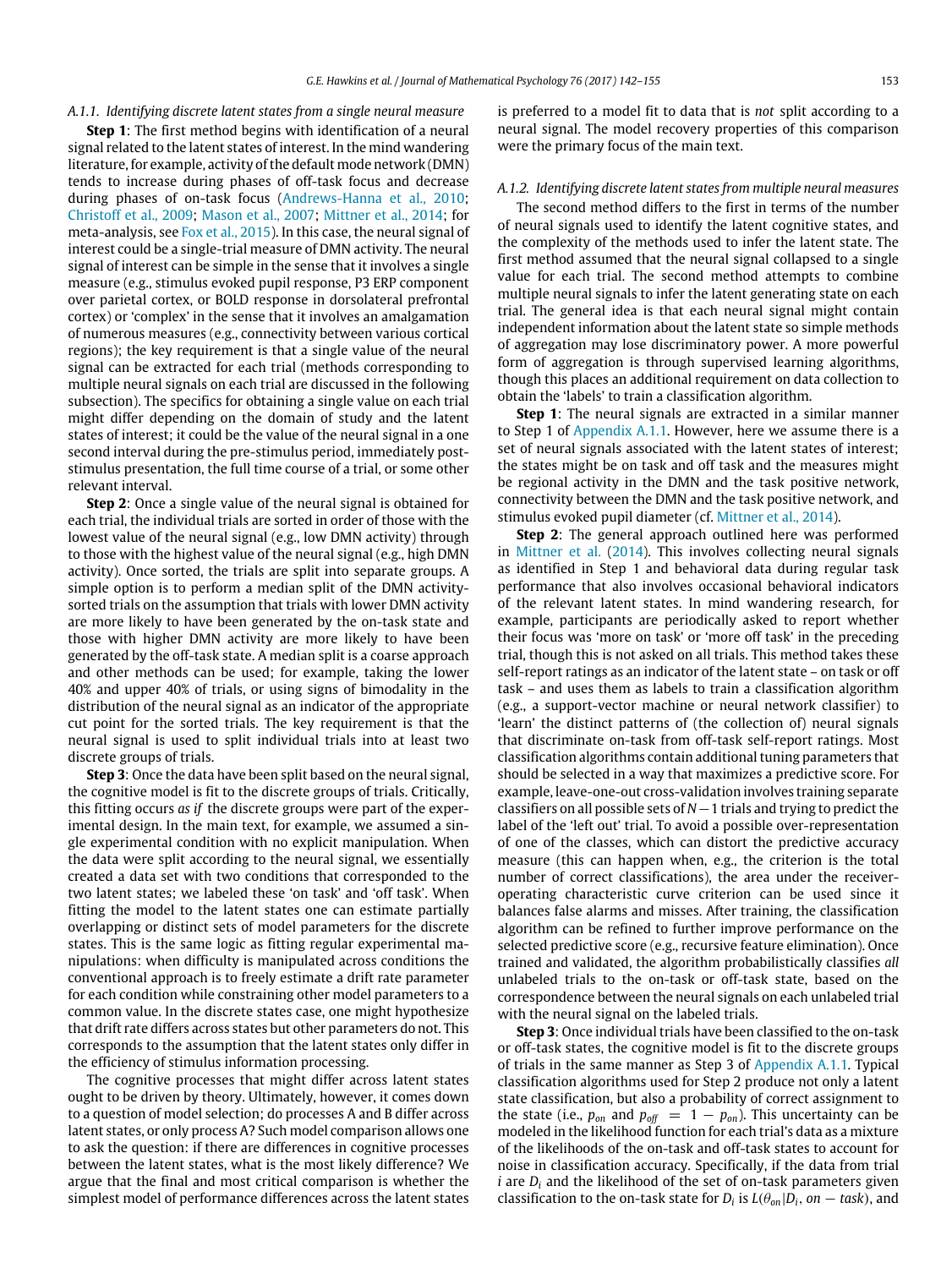similarly for off task, then:

$$
L(\theta|D_i) = p_{on,i}L(\theta_{on}|D_i, \text{ on } -\text{ task}) + p_{off,i}L(\theta_{off}|D_i, \text{ off } -\text{ task}).
$$

#### *A.2. Implementing the continuous dimension representation*

The continuous dimension representation assumes that the observed data were generated by a process that dynamically varies along a continuous latent dimension, relaxing the assumption that there are discrete latent states. In the context of mind wandering, for example, this approach assumes a trial will fall at some point along a continuum that spans from completely on-task focus through to completely off-task focus. The position along this latent continuum dynamically varies throughout the task.

The aim of this method is to regress a single-trial neural signal onto structured trial-by-trial variation in a model parameter. Here we outline and provide code to regress a single neural signal onto a single model parameter. However, the methods can be easily extended to regress multiple neural signals onto a single parameter (via multiple regression) or regress multiple neural signals onto multiple model parameters (via separate simple or multiple regressions for different model parameters).

**Step 1**: The neural signal is extracted in an identical manner to Step 1 of [Appendix A.1.1.](#page-11-0) For the analyses described in the main text and outlined here, we assume that the neural signal is normalized to a Gaussian distribution with mean 0 and standard deviation 1. This permits examination of simple linear relationships for the mapping between the neural signal and the model parameter. Other forms of regression that do not assume simple linear mappings are possible but we do not explore those here.

**Step 2**: The hypothesized neural signal-model parameter mapping is formulated via simple linear regression. For example, in the main text we explored a covariate model that mapped a singletrial neural signal to single-trial drift rates (formula  $(3)$  of the main text). Denote the normalized neural signal *d*, regression coefficient  $\beta$ , and drift rate v, then the simplest covariate model for drift rate on trial *i* is

$$
v_i \sim v + \beta \cdot d_i \tag{A.1}
$$

(we also assumed across-trial variability in drift rate in the covariate model described in formula  $(3)$  of the main text, which is omitted here for simplicity). This mapping assumes that the drift rate on trial  $i$ ,  $v_i$ , has a mean component – the intercept,  $v$ , representing average performance in the condition/experiment – that is modulated on a trial-by-trial basis by the magnitude and valence of the neural signal on trial *i*, *d<sup>i</sup>* , scaled by a regression coefficient,  $\beta$ , which is an index of effect size.

The neural signal can theoretically map to any parameter of the cognitive model of interest. When modulating single-trial parameter values it is important to ensure that the regression [\(A.1\)](#page-12-18) does not allow any single-trial parameter estimates to move beyond feasible boundaries of the model (e.g., a single-trial value of the response threshold or non-decision time below 0). This can be instantiated with a 'check' in the parameter estimation routine that assigns very small likelihood to trials with infeasible singletrial parameter values, which results in low likelihood for the corresponding estimate of  $β$ . Alternatively the parameter can be transformed so that it is unbounded.

**Step 3**: Once the single-trial regression is parameterized, the cognitive model is fit to the behavioral data. In addition to other model parameters, this involves estimating parameters corresponding to the mean component and the regression coefficient of the linear regression (v and  $\beta$  in (A, 1), respectively). The neural signal (*di*) is provided with the data. Together, these three components allow estimation of a unique drift rate for each trial (v*i*). The accompanying code provides explicit details how to compute this step.

In the context of single-trial regression, there is an added interpretational benefit to using a Bayesian approach to parameter estimation: if the posterior distribution of  $\beta$  does not contain zero there is likely a significant effect of the neural signal on the model parameter. Other hypothesis tests are also possible using the posterior distribution, for example, estimation of the Savage–Dickey Bayes factor. Inference on  $\beta$  is less straightforward using conventional parameter estimation methods such as maximum likelihood estimation, though is still possible.

The extent to which the estimate of the  $\beta$  parameter differs to 0 gives an estimate of the significance of the neural signal on the model parameter, and hence cognitive process of interest. For example, if we regressed single-trial measures of (normalized) DMN activity onto drift rate and obtained an estimate of  $\beta = -0.2$ , this indicates that for each unit increase in DMN activity there was a decrease of 0.2 in drift rate.

As in the discrete state analyses, the cognitive processes that might be dynamically modulated by a neural signal ought to be driven by theory. However, again, this comes down to a question of model selection; does the neural signal have a stronger singletrial effect on process A or B of the model? As before, we argue that the most important comparison is whether the most parsimonious single-trial regression model is preferred to a model fit to data that is *not* informed by a neural signal. The model recovery properties of this comparison were the primary focus of the main text.

## **References**

- <span id="page-12-0"></span>Anders[on, J. R., Bothell, D., Byrne, M. D., Douglass, S., Lebiere, C., & Qin, Y.](http://refhub.elsevier.com/S0022-2496(16)30046-3/sbref1) (2004). An integrated theory of the mind. *Psychological Review*, *111*, 1036–1060.
- <span id="page-12-6"></span>Andre[ws-Hanna, J. R., Reidler, J. S., Sepulcre, J., Poulin, R., & Buckner, R. L.](http://refhub.elsevier.com/S0022-2496(16)30046-3/sbref2) (2010). Functional–anatomic fractionation of the brain's default network. *Neuron*, *65*,
- <span id="page-12-4"></span>550–562. Bastian, M., & Sackur, J.(2013). Mind wandering at the fingertips: Automatic parsing of subjective states based on response time variability. *Frontiers in Psychology*, *4*, 1–11. [http://dx.doi.org/10.3389/fpsyg.2013.00573.](http://dx.doi.org/10.3389/fpsyg.2013.00573)
- <span id="page-12-8"></span>Borst, J. P., & Anderson, J. R. [\(2015\). The discovery of processing stages: Analyzing](http://refhub.elsevier.com/S0022-2496(16)30046-3/sbref4) EEG data with hidden semi-Markov models. *NeuroImage*, *108*, 60–73.
- <span id="page-12-12"></span>Brooks, S. P., & Gelman, A. [\(1998\). General methods for monitoring convergence](http://refhub.elsevier.com/S0022-2496(16)30046-3/sbref5) of iterative simulations. *Journal of Computational and Graphical Statistics*, *7*, 434–455.
- <span id="page-12-18"></span><span id="page-12-1"></span>Brown, [S. D., & Heathcote, A.\(2008\). The simplest complete model of choice reaction](http://refhub.elsevier.com/S0022-2496(16)30046-3/sbref6) time: Linear ballistic accumulation. *Cognitive Psychology*, *57*, 153–178.
- <span id="page-12-14"></span>Burnham, K. P., & Anderson, D. R. [\(2004\). Multimodel inference: Understanding AIC](http://refhub.elsevier.com/S0022-2496(16)30046-3/sbref7) and BIC in model selection. *Sociological Methods & Research*, *33*, 261–304.
- <span id="page-12-9"></span>Cavana[gh, J. F., Wiecki, T. V., Cohen, M. X., Figueroa, C. M., Samanta, J., Sherman, S. J.,](http://refhub.elsevier.com/S0022-2496(16)30046-3/sbref8) et al. (2011). Subthalamic nucleus stimulation reverses mediofrontal influence over decision threshold. *Nature Neuroscience*, *14*, 1462–1467.
- <span id="page-12-5"></span>Cheyne, J. A., Solman, G. J., Carriere, J. S., & Smilek, D. (2009). Anatomy of an err[or: A bidirectional state model of task engagement/disengagement and](http://refhub.elsevier.com/S0022-2496(16)30046-3/sbref9) attention–related errors. *Cognition*, *111*, 98–113.
- <span id="page-12-7"></span>Christoff, K., Gordon, A. M., Smallwood, J., Smith, R., & Schooler, J. W. (2009). Ex[perience sampling during fMRI reveals default network and executive](http://refhub.elsevier.com/S0022-2496(16)30046-3/sbref10) system contributions to mind wandering. *Proceedings of the National Academy of Sciences of the United States of America*, *106*, 8719–8724.
- <span id="page-12-3"></span>Craigmile, P. F., Peruggia, M., & Van Zandt, T. [\(2010\). Hierarchical Bayes models for](http://refhub.elsevier.com/S0022-2496(16)30046-3/sbref11) response time data. *Psychometrika*, *75*, 613–632.
- <span id="page-12-16"></span>de Hollander, G., Forstmann, B. U., & Brown, S. D. (2016). Different ways of linking beh[avioral and neural data via computational cognitive models.](http://refhub.elsevier.com/S0022-2496(16)30046-3/sbref12) *Biological Psychiatry: Cognitive Neuroscience and Neuroimaging*, *1*, 101–109.
- <span id="page-12-2"></span>Forstmann, B. U., Ratcliff, R., & Wagenmakers, E.-J. (2016). Sequential sampling mo[dels in cognitive neuroscience: Advantages, applications, and extensions.](http://refhub.elsevier.com/S0022-2496(16)30046-3/sbref13) *Annual Review of Psychology*, *67*, 641–666.
- <span id="page-12-15"></span>Fox, K. C. R., Spreng, R. N., Ellamil, M., Andrews-Hanna, J. R., & Christoff, K. (2015). The [wandering brain: Meta–analysis of functional neuroimaging studies of](http://refhub.elsevier.com/S0022-2496(16)30046-3/sbref14) mind–wandering and related spontaneous thought processes. *NeuroImage*, *111*, 611–621.
- <span id="page-12-10"></span>Frank, [M. J., Gagne, C., Nyhus, E., Masters, S., Wiecki, T. V., Cavanagh, J. F., & Badre, D.](http://refhub.elsevier.com/S0022-2496(16)30046-3/sbref15) (2015). fMRI and EEG predictors of dynamic decision parameters during human reinforcement learning. *The Journal of Neuroscience*, *35*, 485–494.
- <span id="page-12-13"></span>Gelma[n, A., Carlin, J. B., Stern, H. S., Dunson, D. B., Aki, V., & Rubin, D. B.](http://refhub.elsevier.com/S0022-2496(16)30046-3/sbref16) (2014). *Texts in statistical science*, *Bayesian data analysis* (3rd ed.). CRC Press.
- <span id="page-12-11"></span>Gomez, P., Ratcliff, R., & Perea, M. [\(2007\). A model of the go/no–go task.](http://refhub.elsevier.com/S0022-2496(16)30046-3/sbref17) *Journal of Experimental Psychology: General*, *136*, 389–413.
- <span id="page-12-17"></span>Hawkins, G. E., Hayes, B. K., & Heit, E. [\(2016\). A dynamic model of reasoning and](http://refhub.elsevier.com/S0022-2496(16)30046-3/sbref18) memory. *Journal of Experimental Psychology: General*, *145*, 155–180.